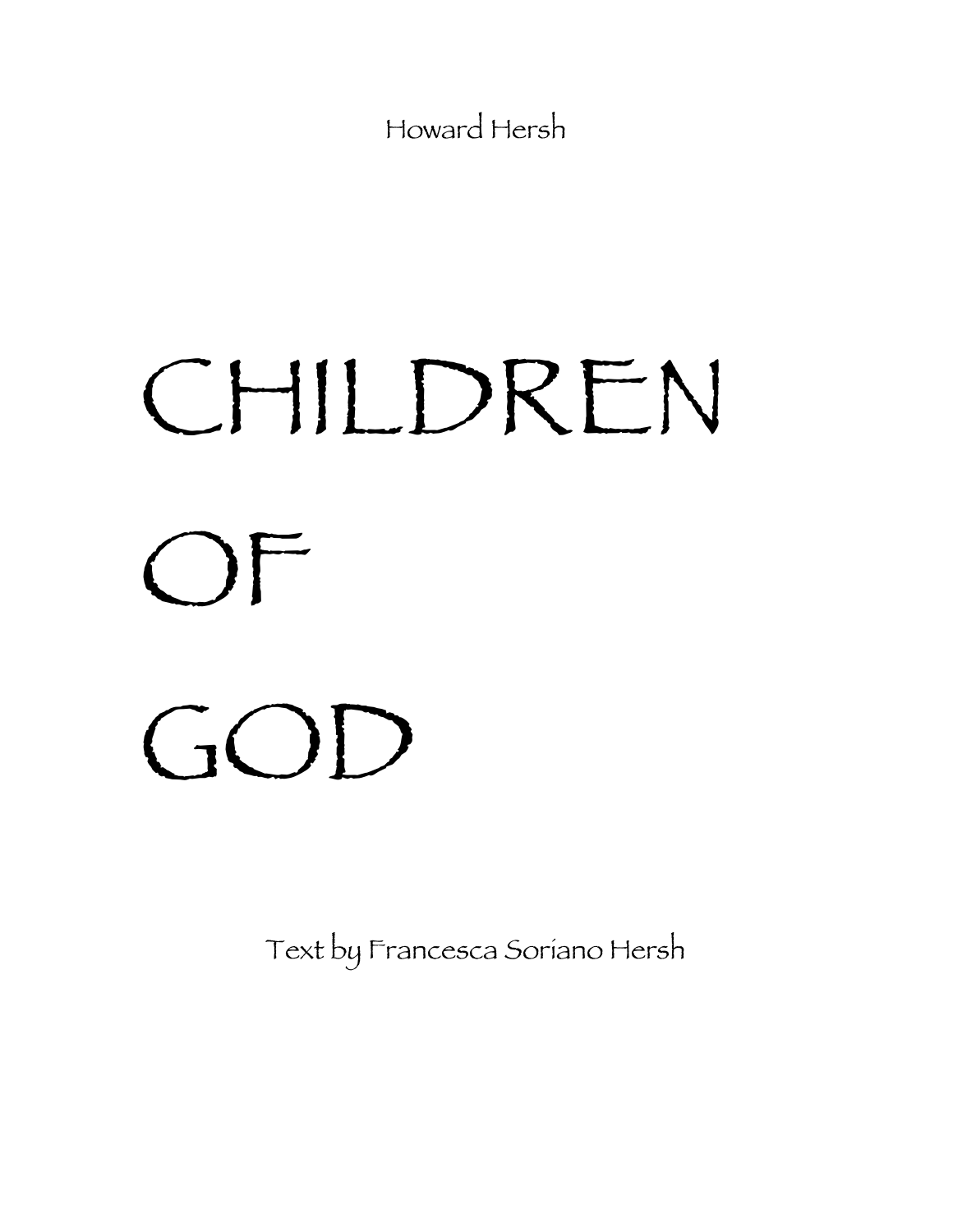Howard Hersh

## Children of God

## Text by Francesca Soriano Hersh

I– Rachel Corrie II – The Game III – Four Girls

Commissioned by Alexis Tantau with assistance from the Puffin Foundation and a University of Southern California Arts Grant

Snow Leopard Music / 13079 Daisy Blue Mine Road, Nevada City, CA 95959musicow@nccn.net / / www.howardhersh.net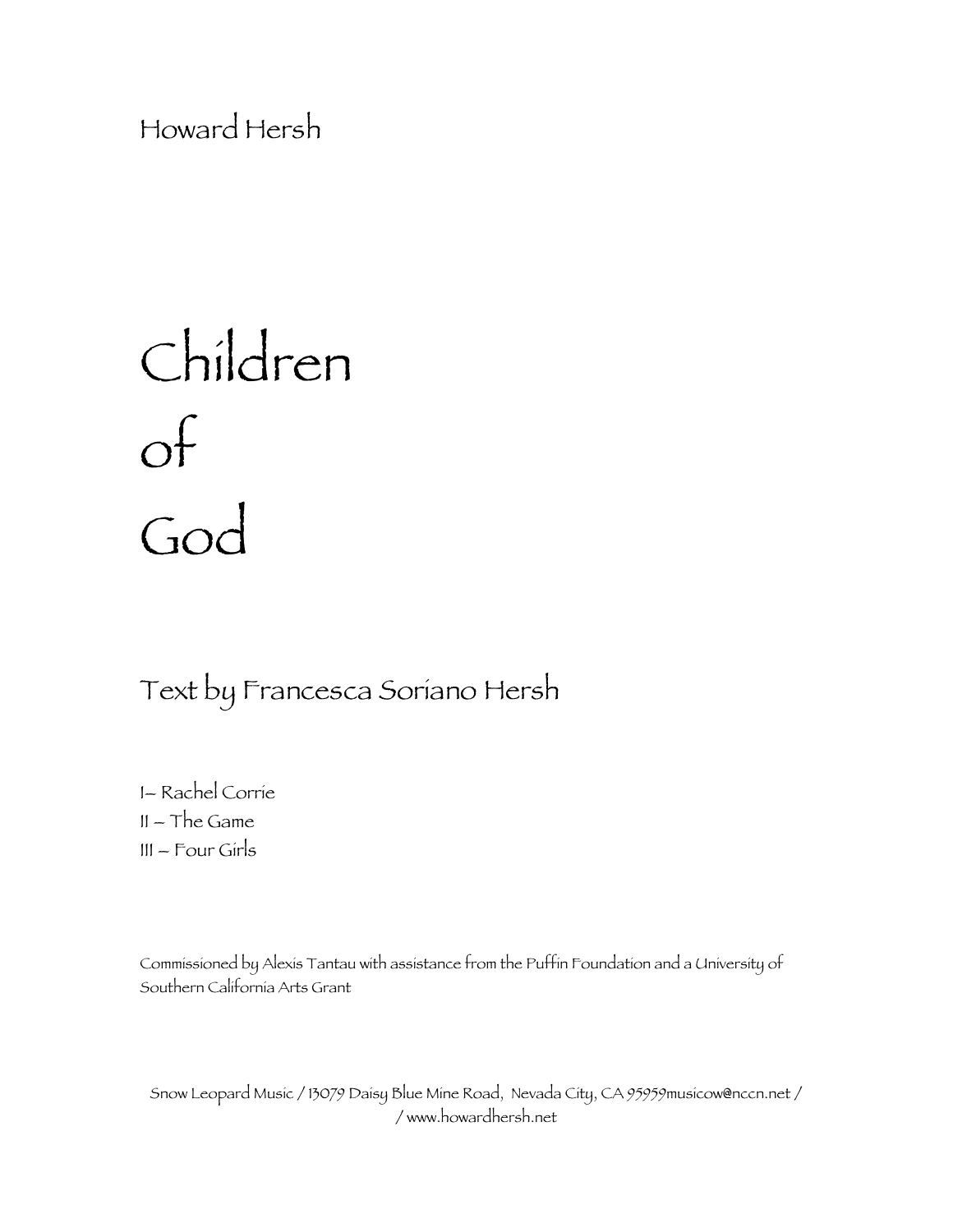Howard Hersh

## **Children of God**

*Children of God* was composed for Alexis Tantau and is the fourth collaboration between Howard Hersh and his daughter, poet Francesca Soriano Hersh. It was commissioned with assistance from the Puffin Foundation, Inc. and the University of Southern California and premiered at USC in 2005 by Ms, Tantau and pianist Hiroyo Hatsuyama.

Each of its songs is dedicated to young victims of political violence.

Rachel Corrie was a college student and peace activist who was killed by an Israeli bulldozer while guarding a Palestinian home. Portions of the text are taken from her emails home.

The second song portrays a former child soldier who is now at a rehabilitation camp, listening to word games played by other children. At the time of the writing, child soldiers were estimated to be numbered at 300,000, involved in some 30 conflicts around the world. Many were able to re-enter society, but, as one report described, some of the recent returnees contemplated solving problems on the playground by resorting to what they had been taught best: killing.

The final song is a tribute to the four girls killed in the 1963 Birmingham church bombing: 11-year-old Denise McNair and 14-year-olds Cynthia Wesley, Carole Robertson and Addie Mae Collins. It depicts their last day, as they make their way to Sunday school, and look forward to the simple joys of the Sabbath.

The cycle closes with a setting of the hymn words (paraphrased), "There is a balm in Gilead."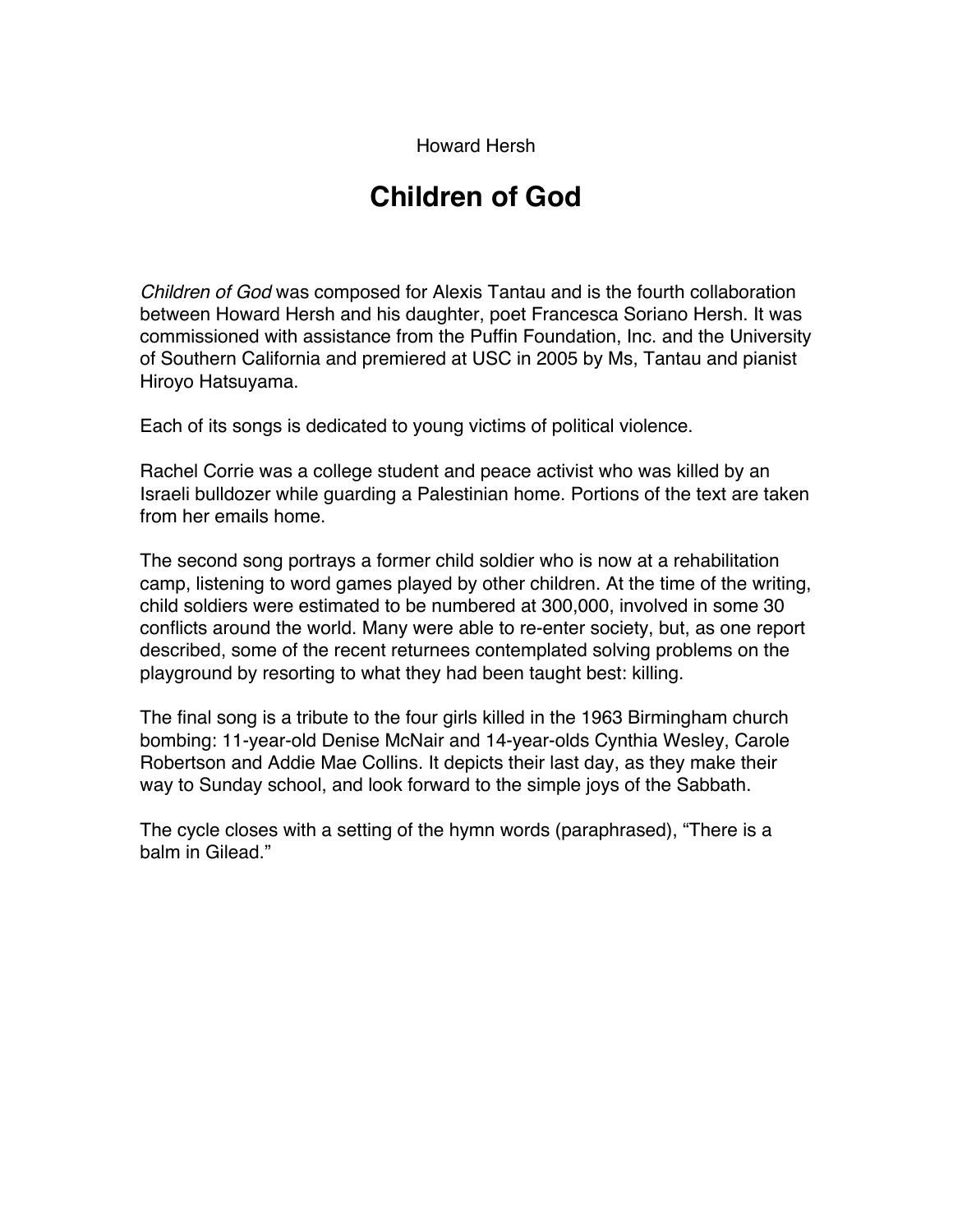







Music © 2005, Howard Hersh; Lyrics © 2005, Francesca Soriano Hersh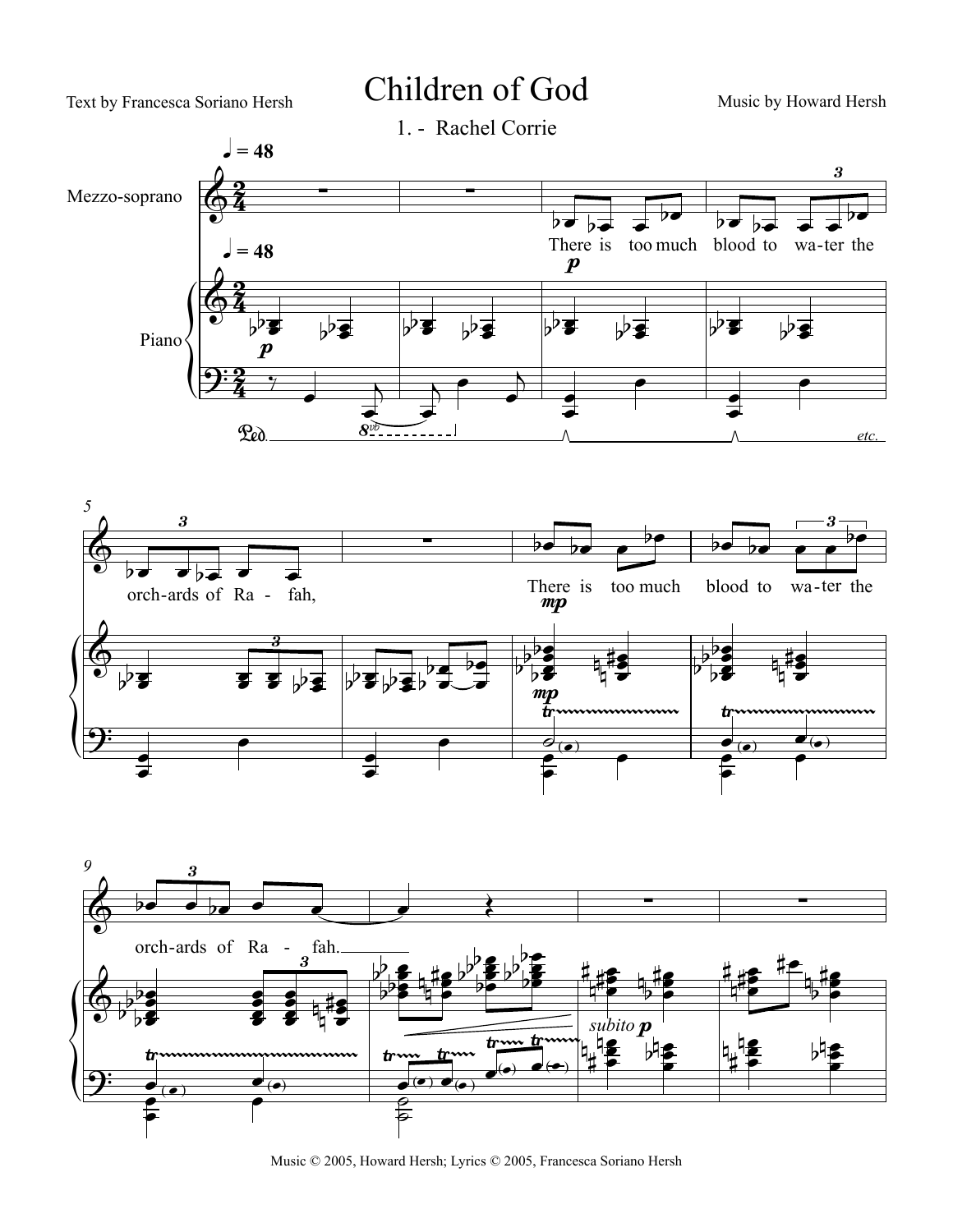





 $\overline{2}$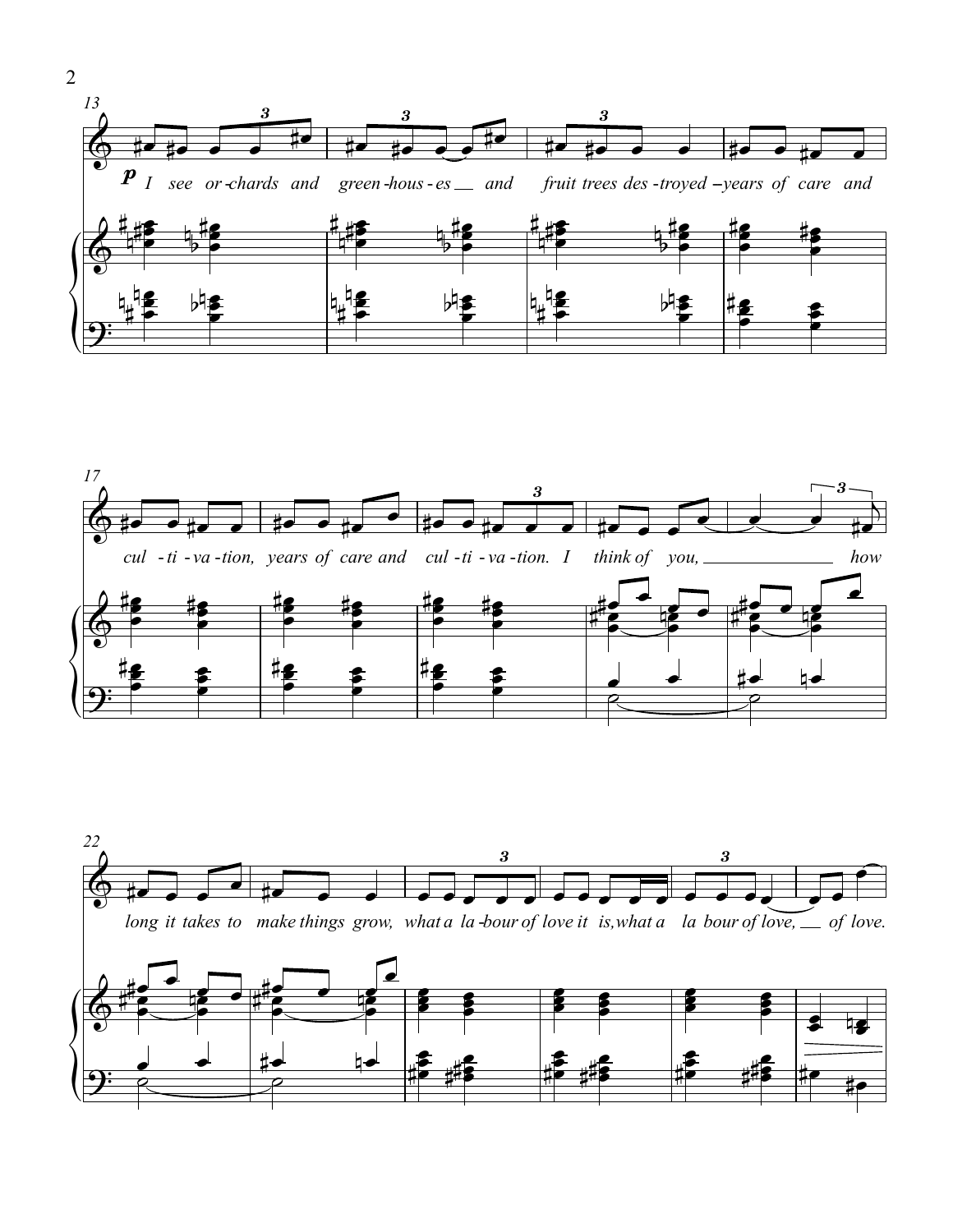



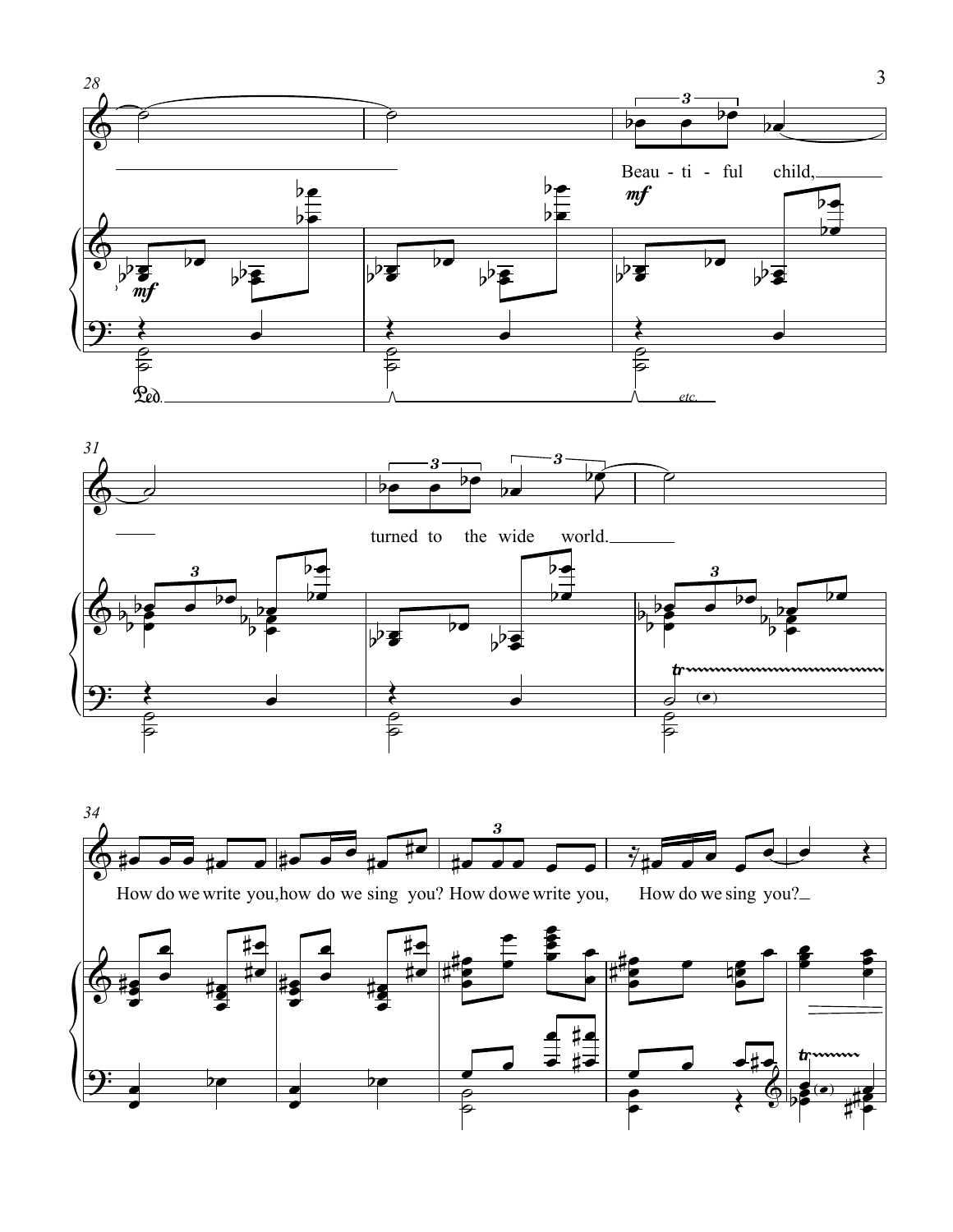





 $\overline{4}$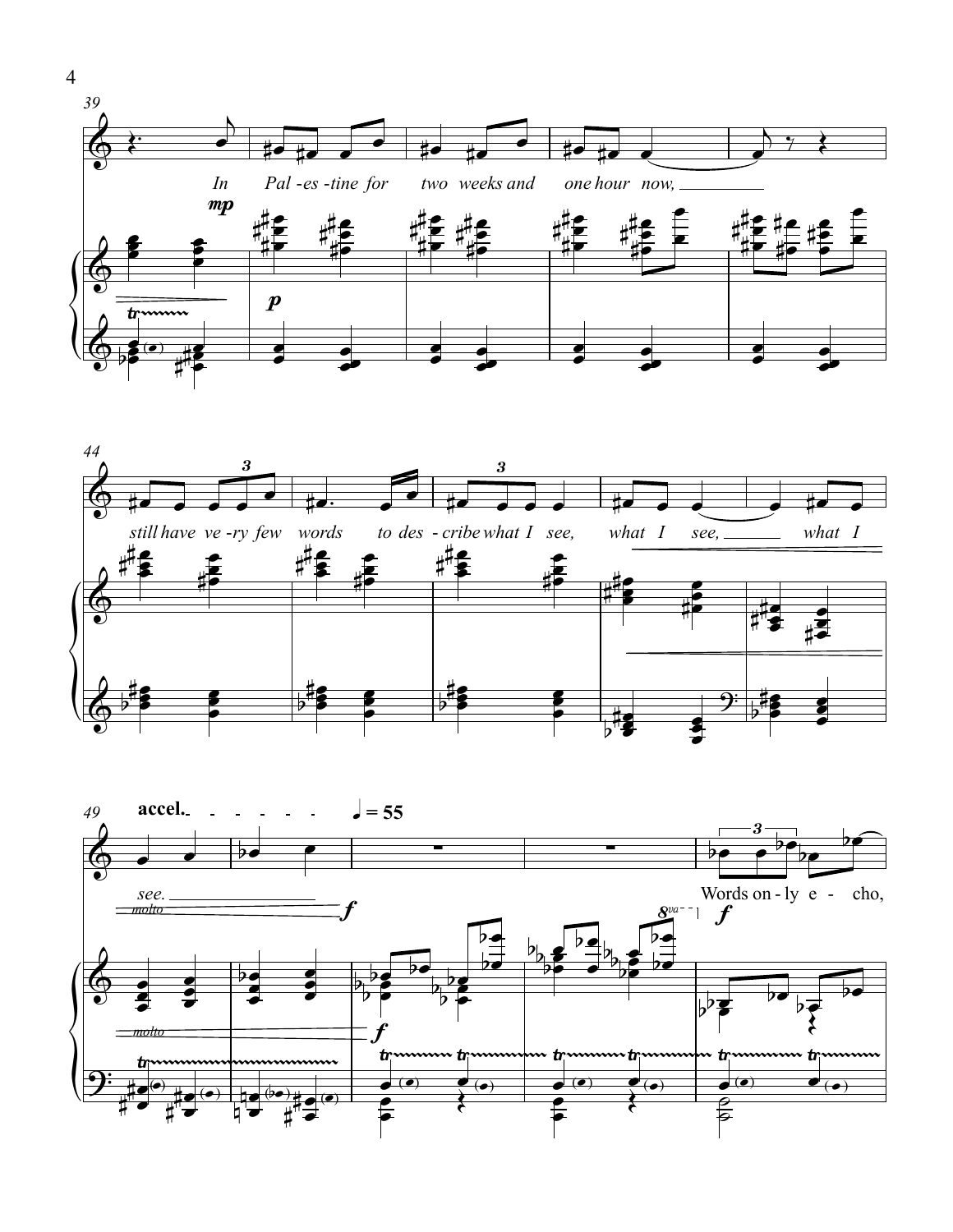



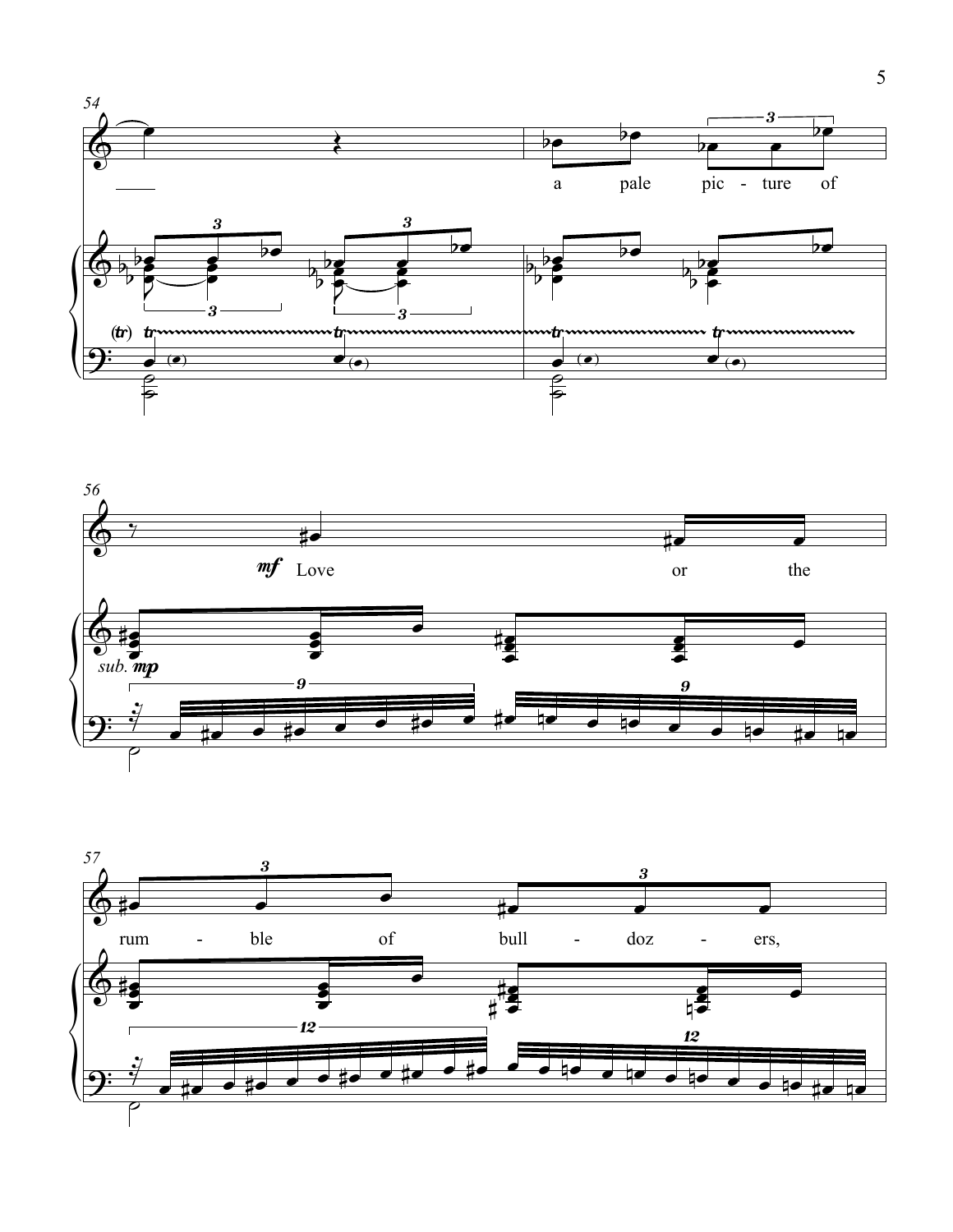





 $\sqrt{6}$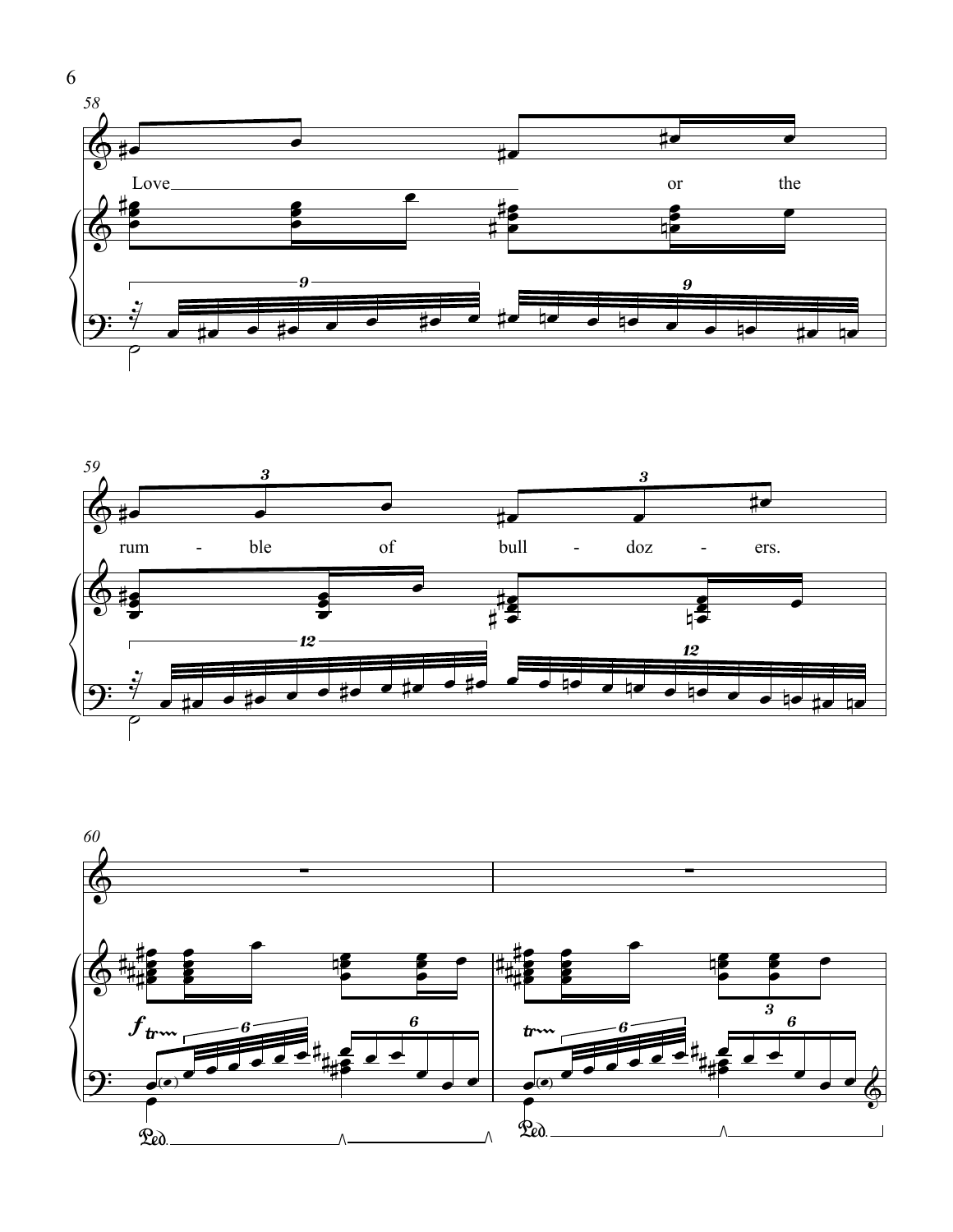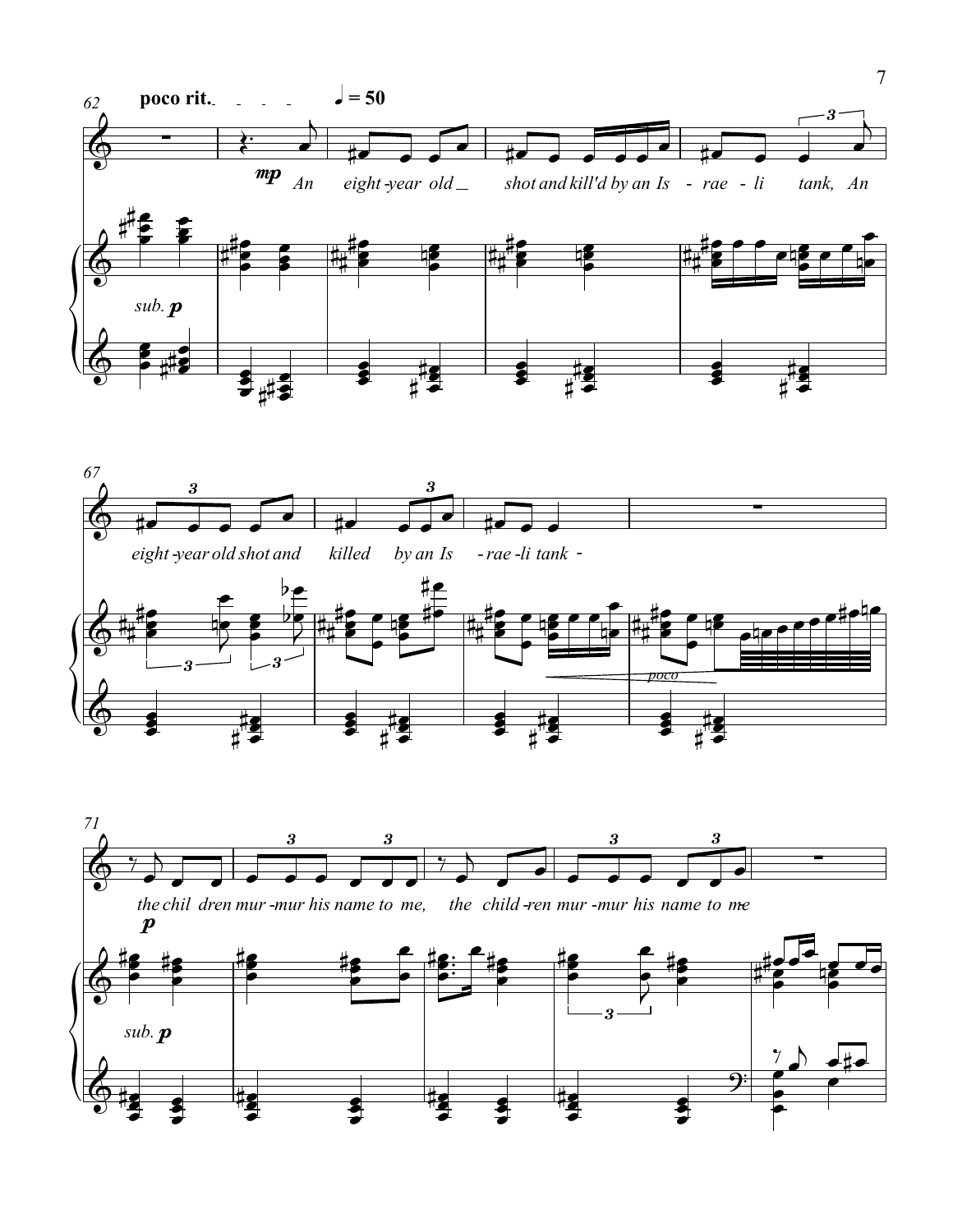



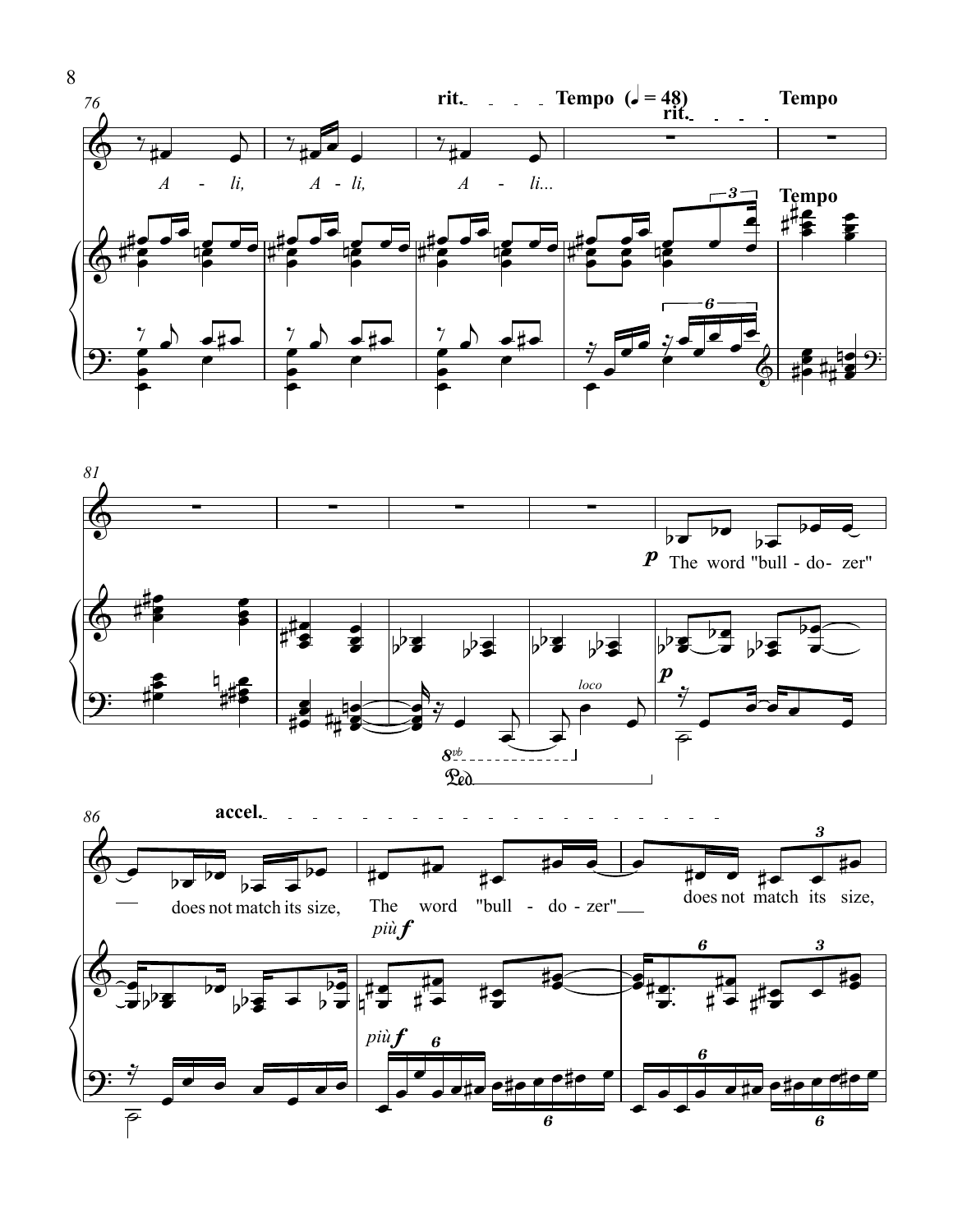



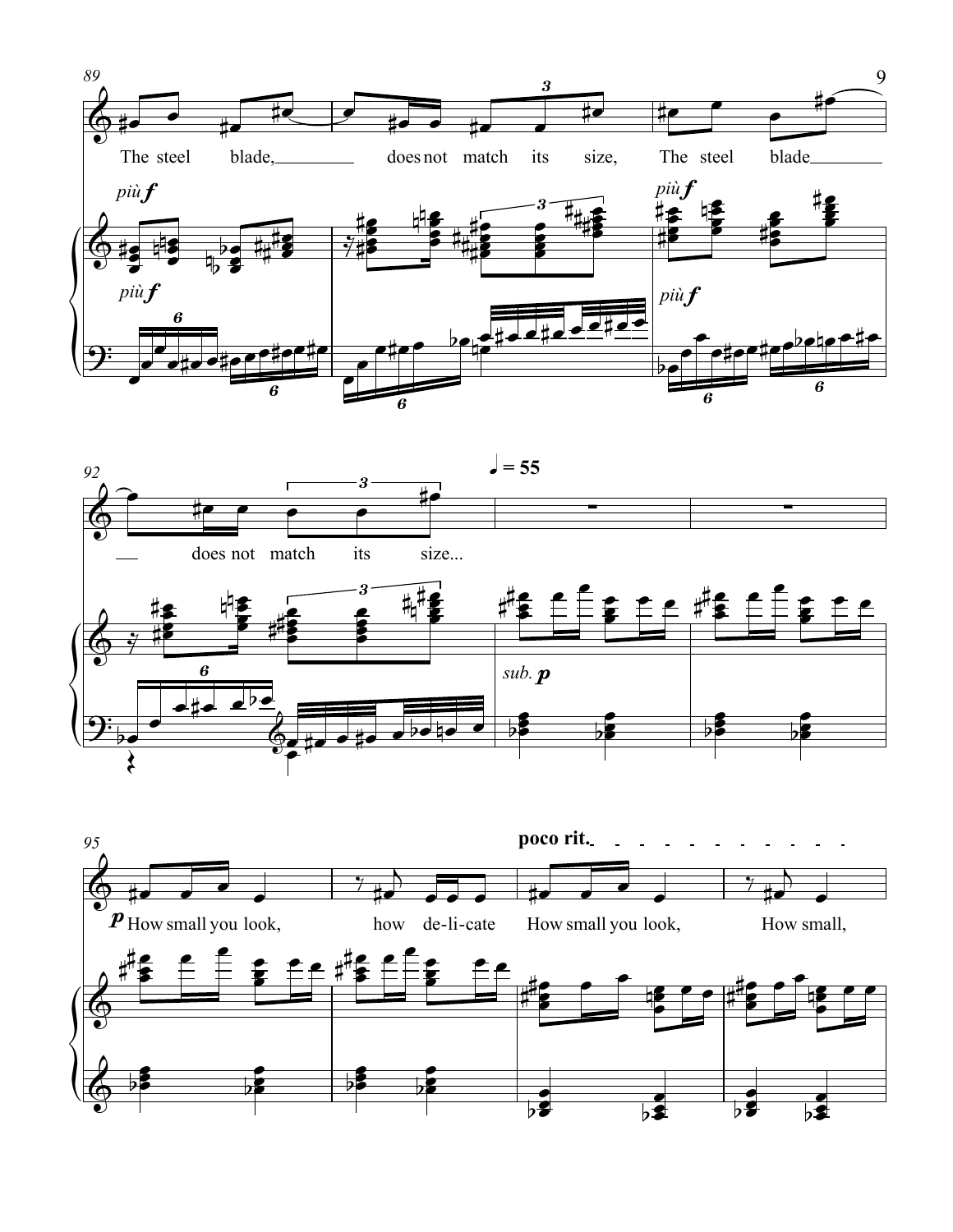



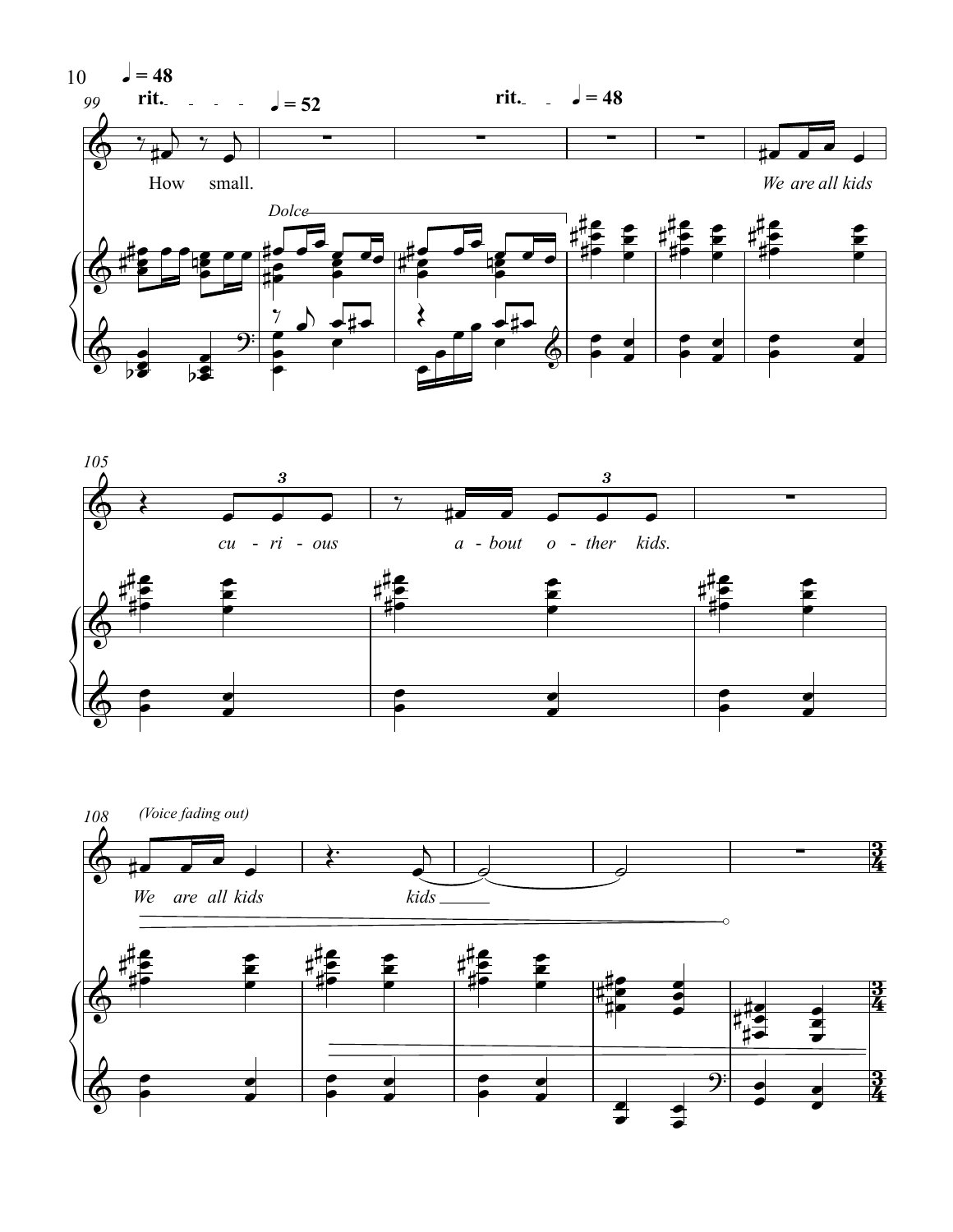



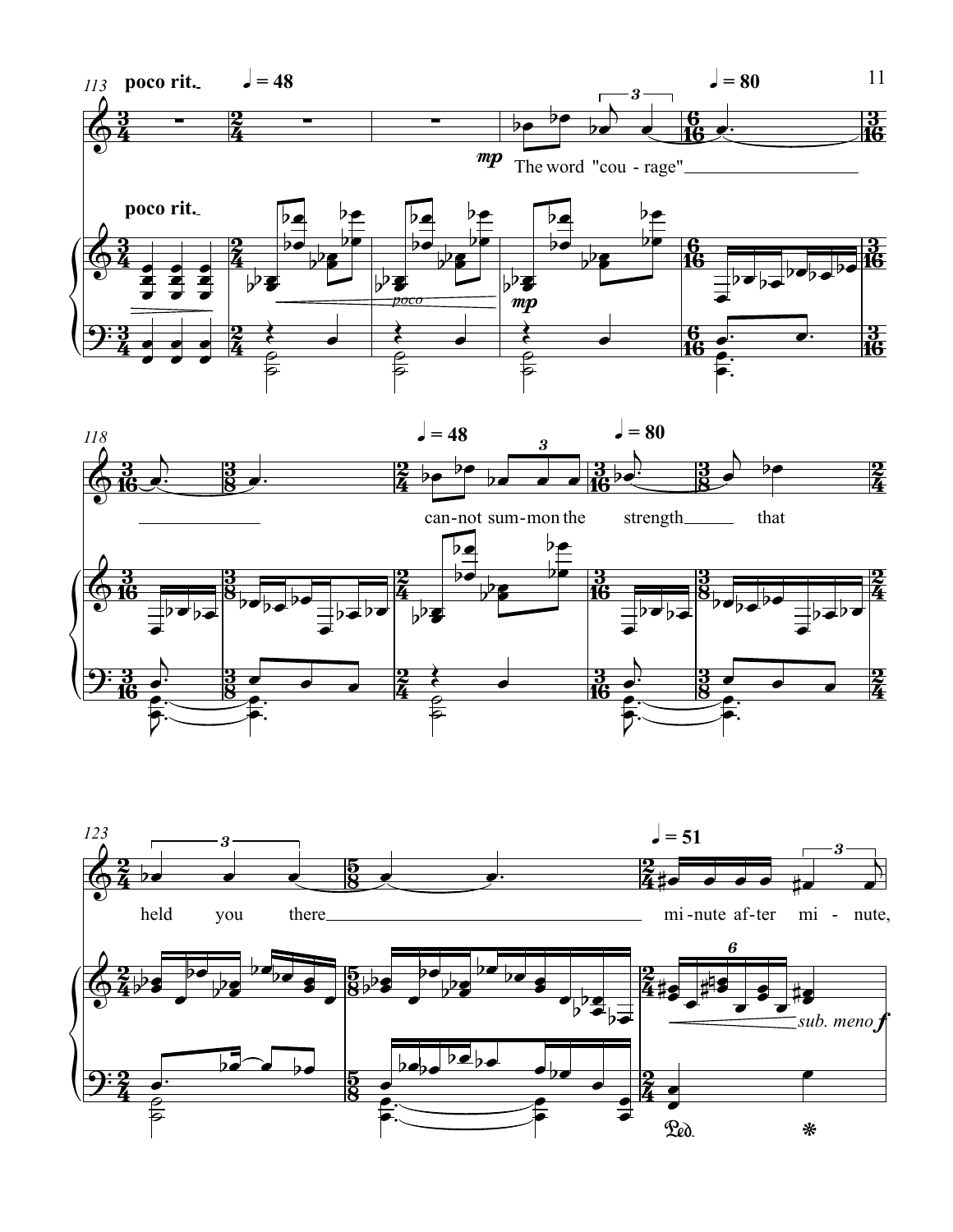



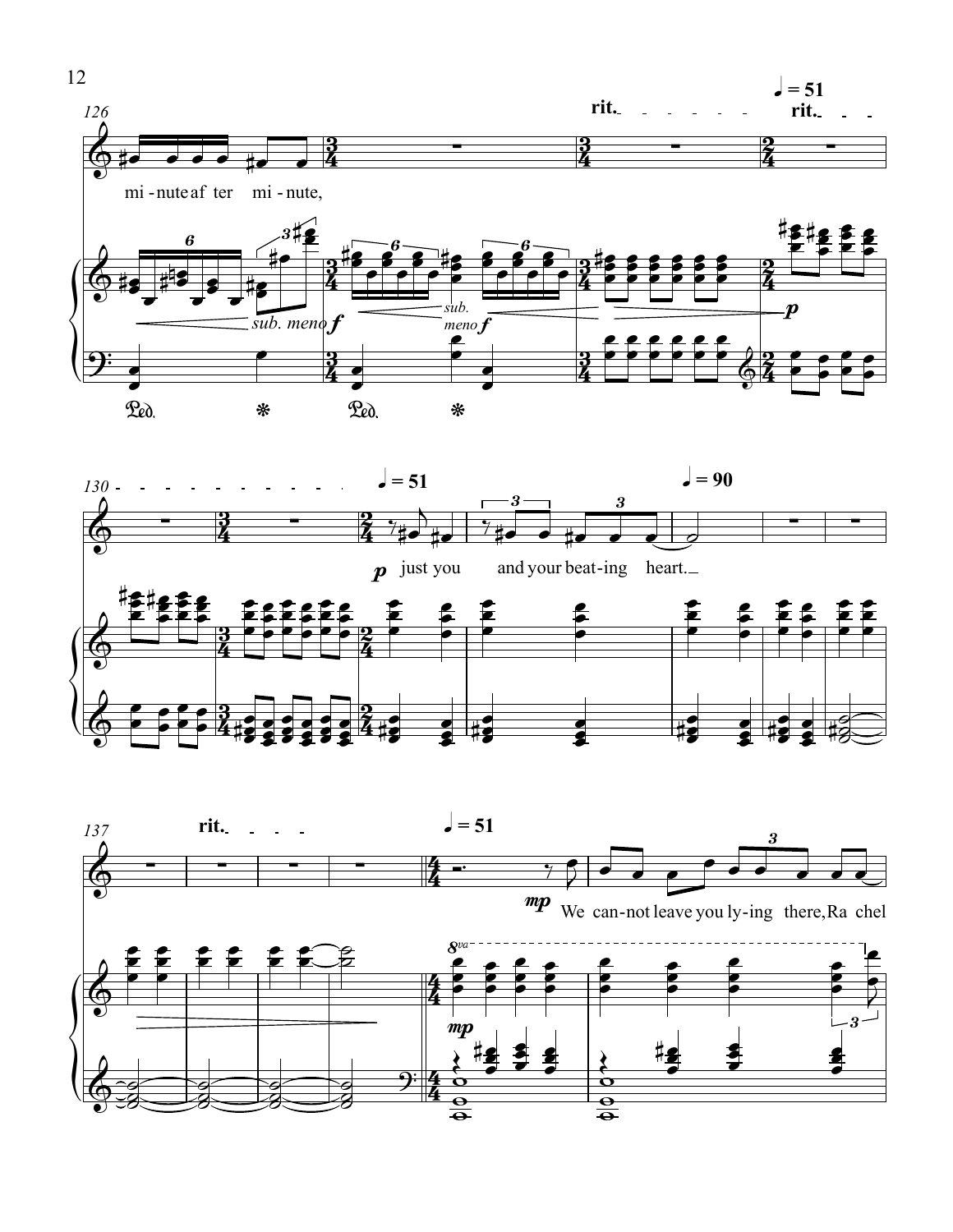

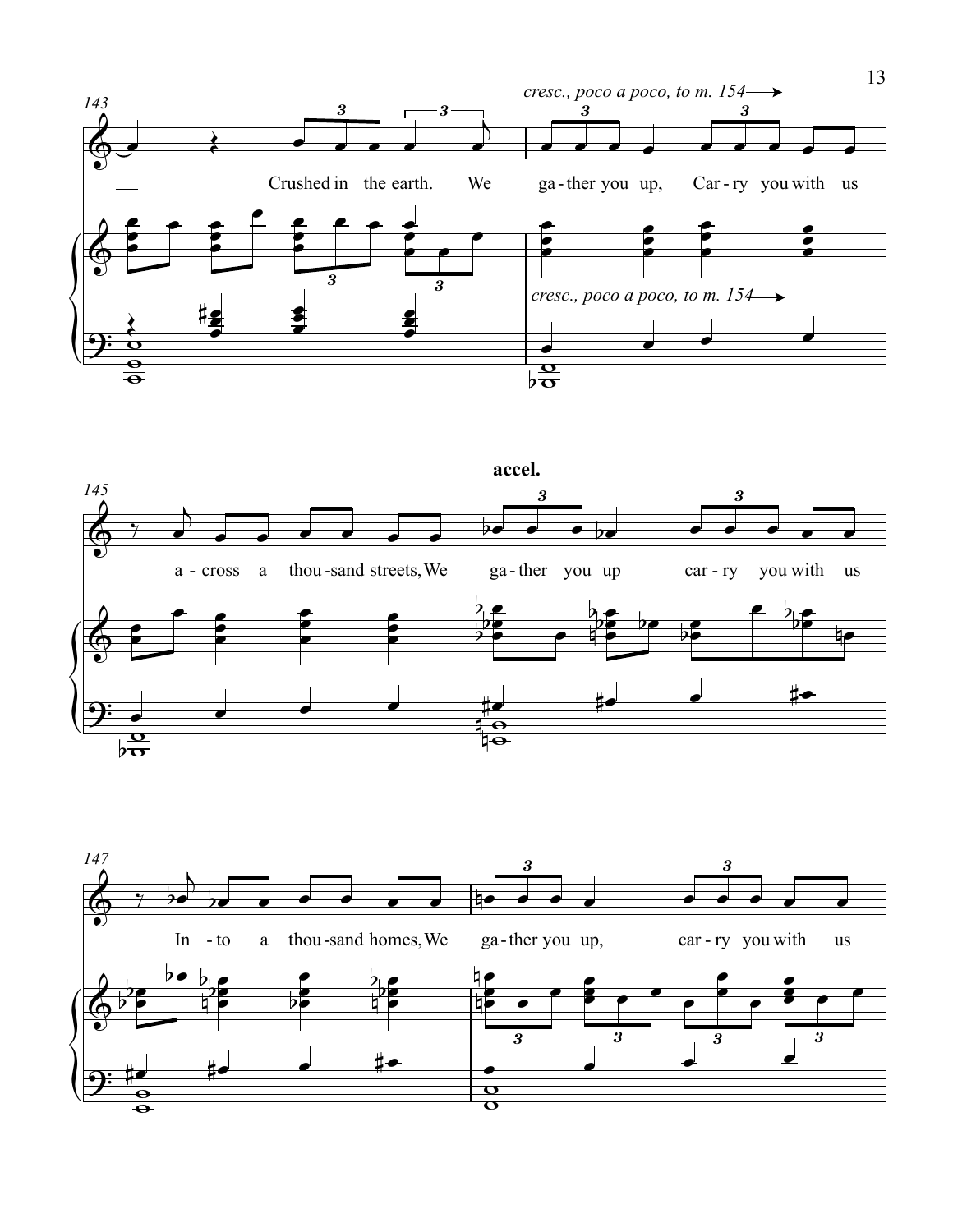

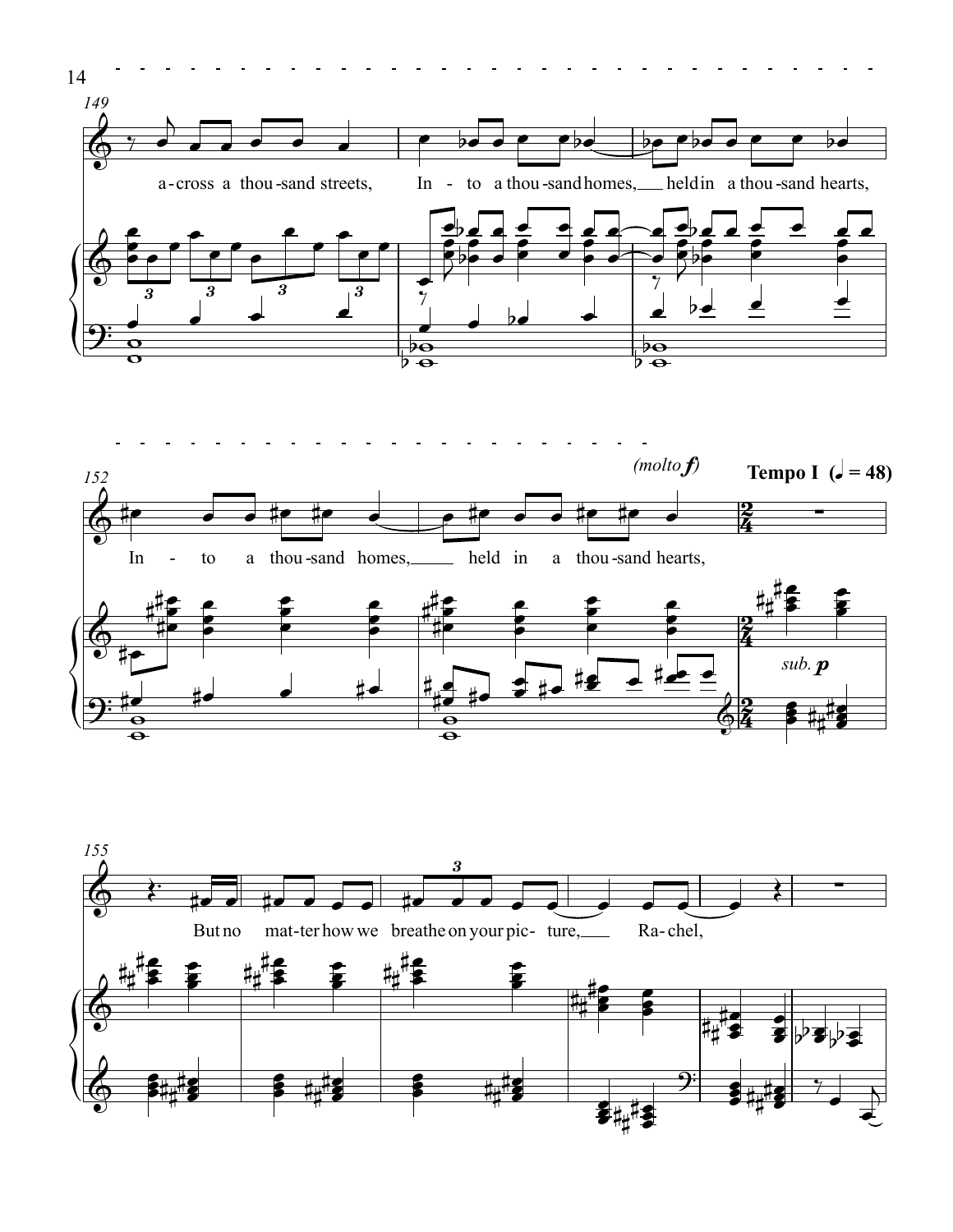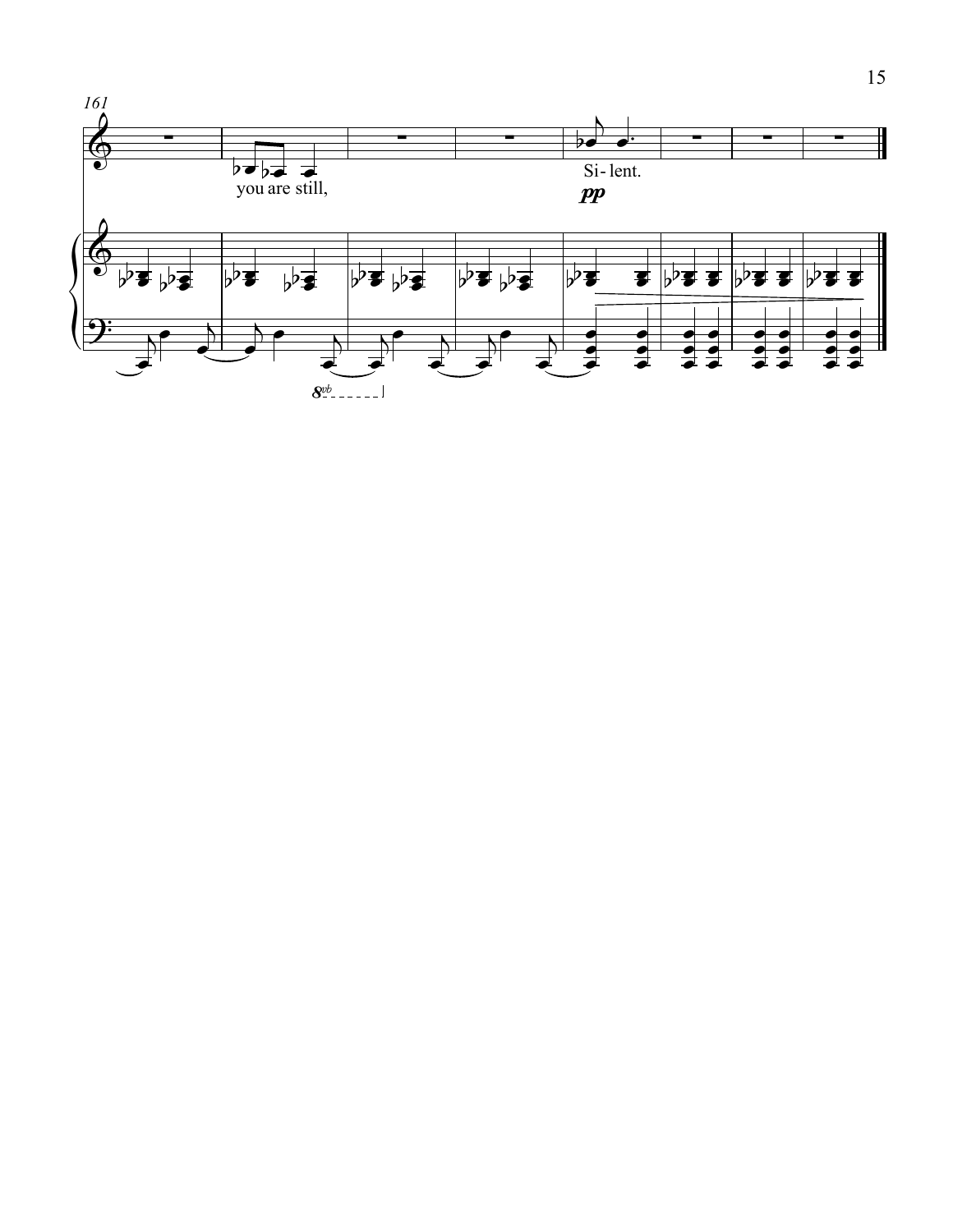



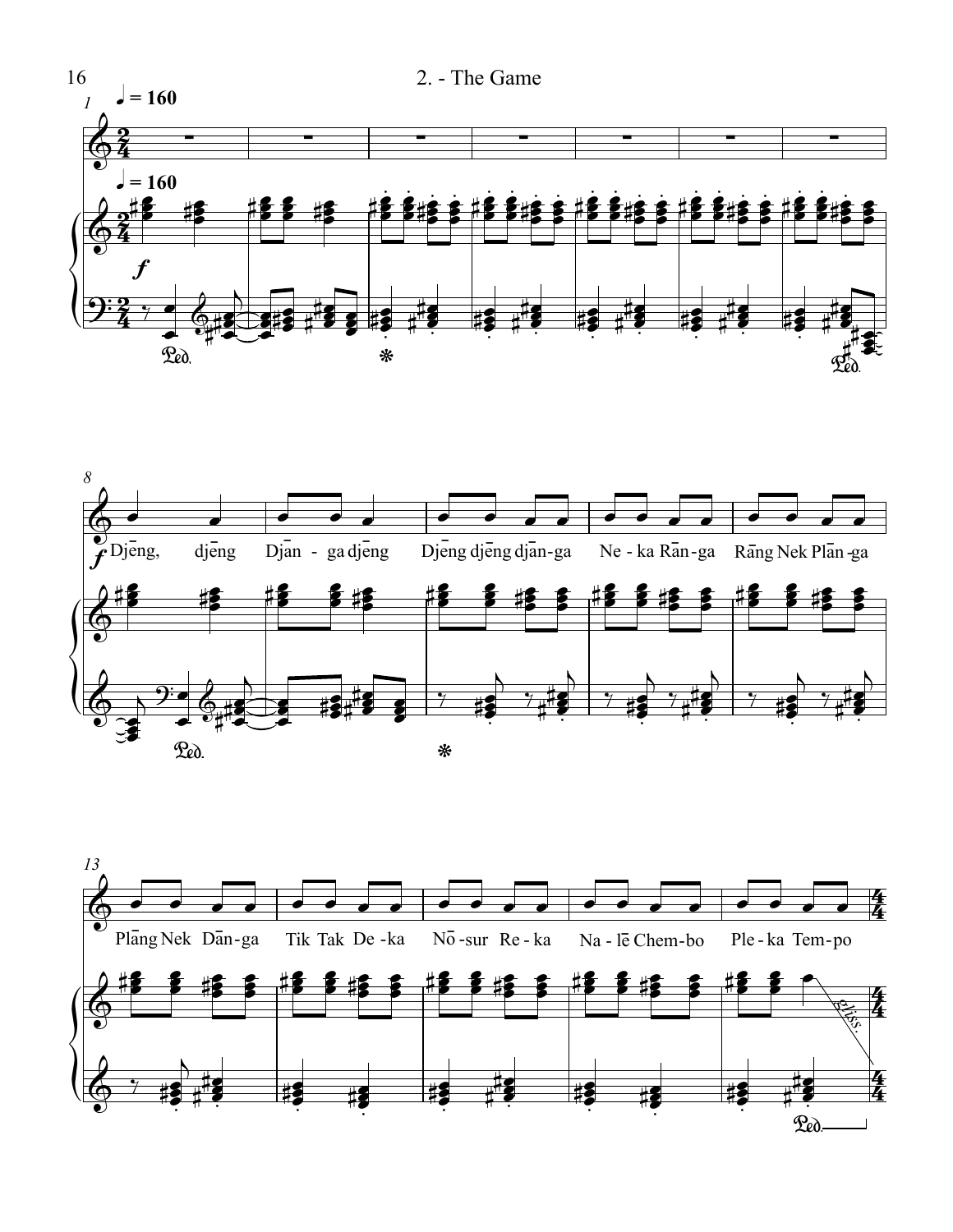



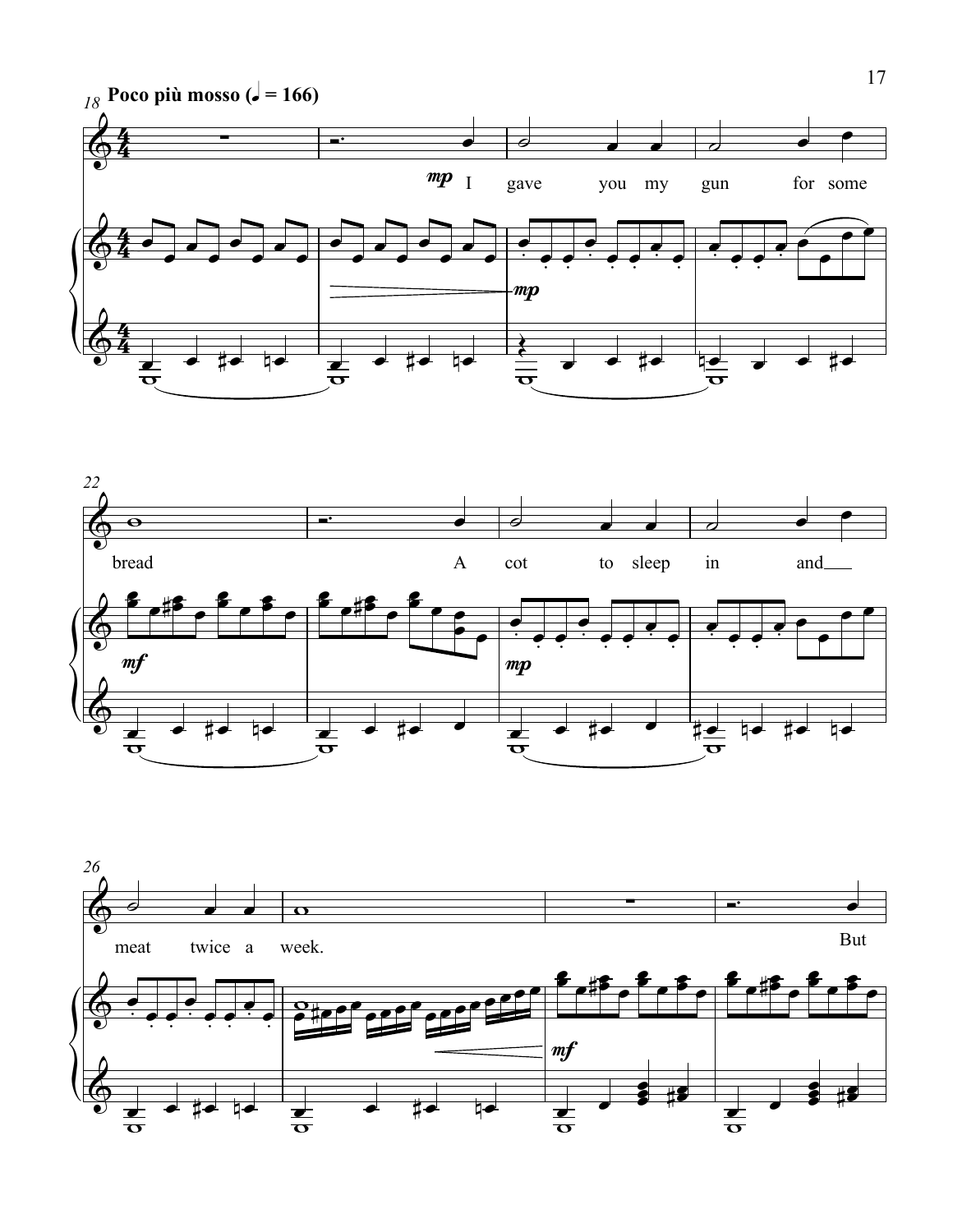



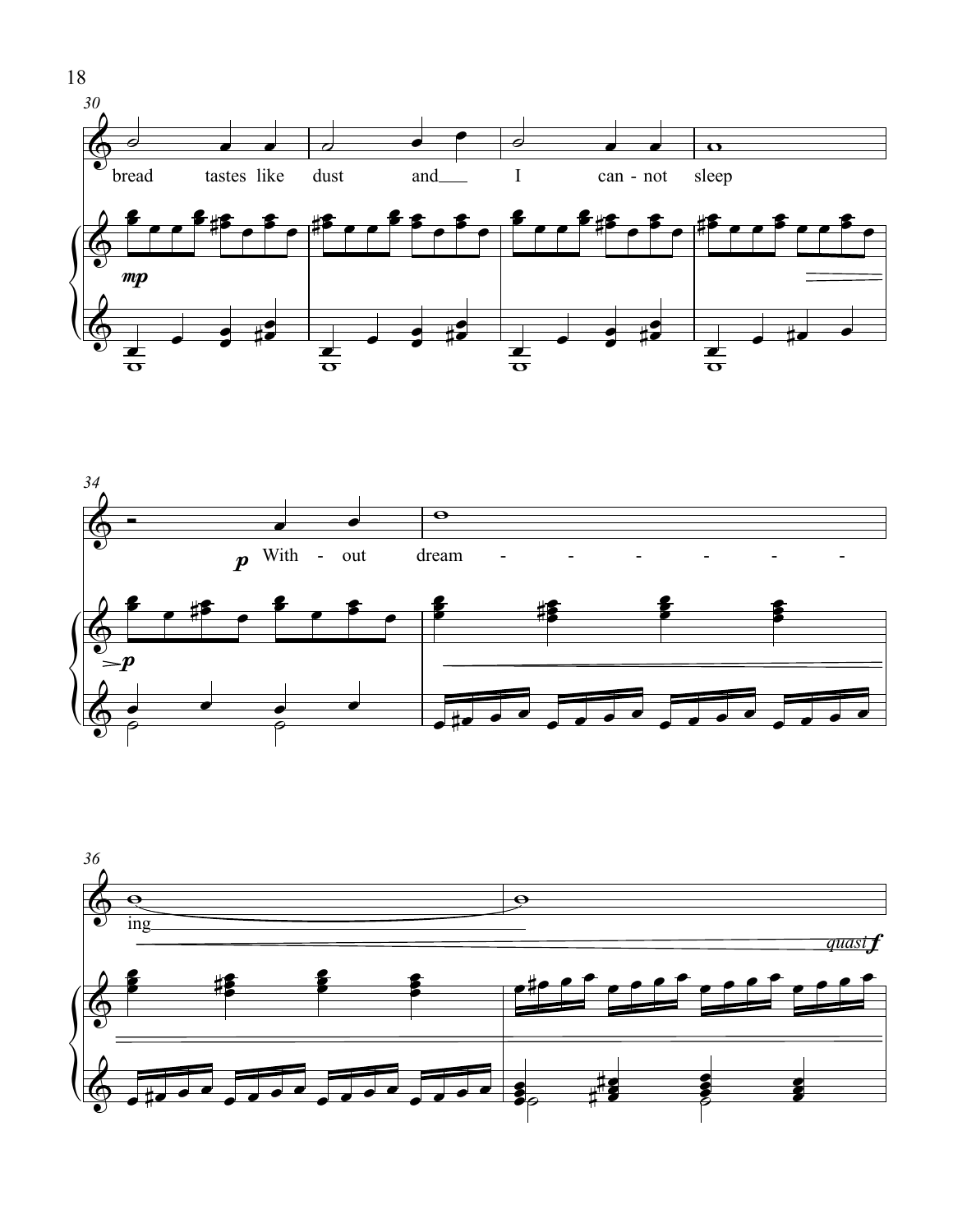



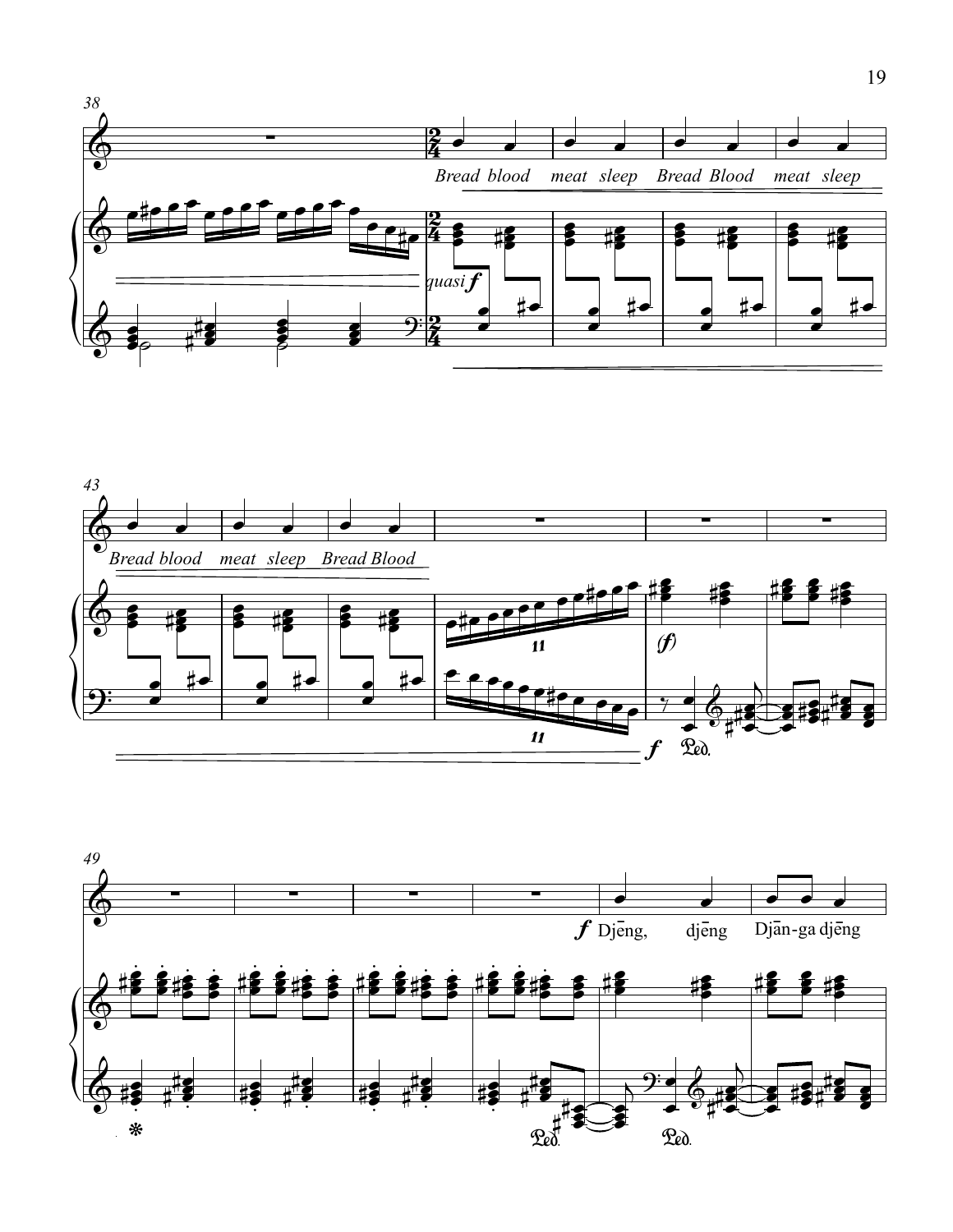



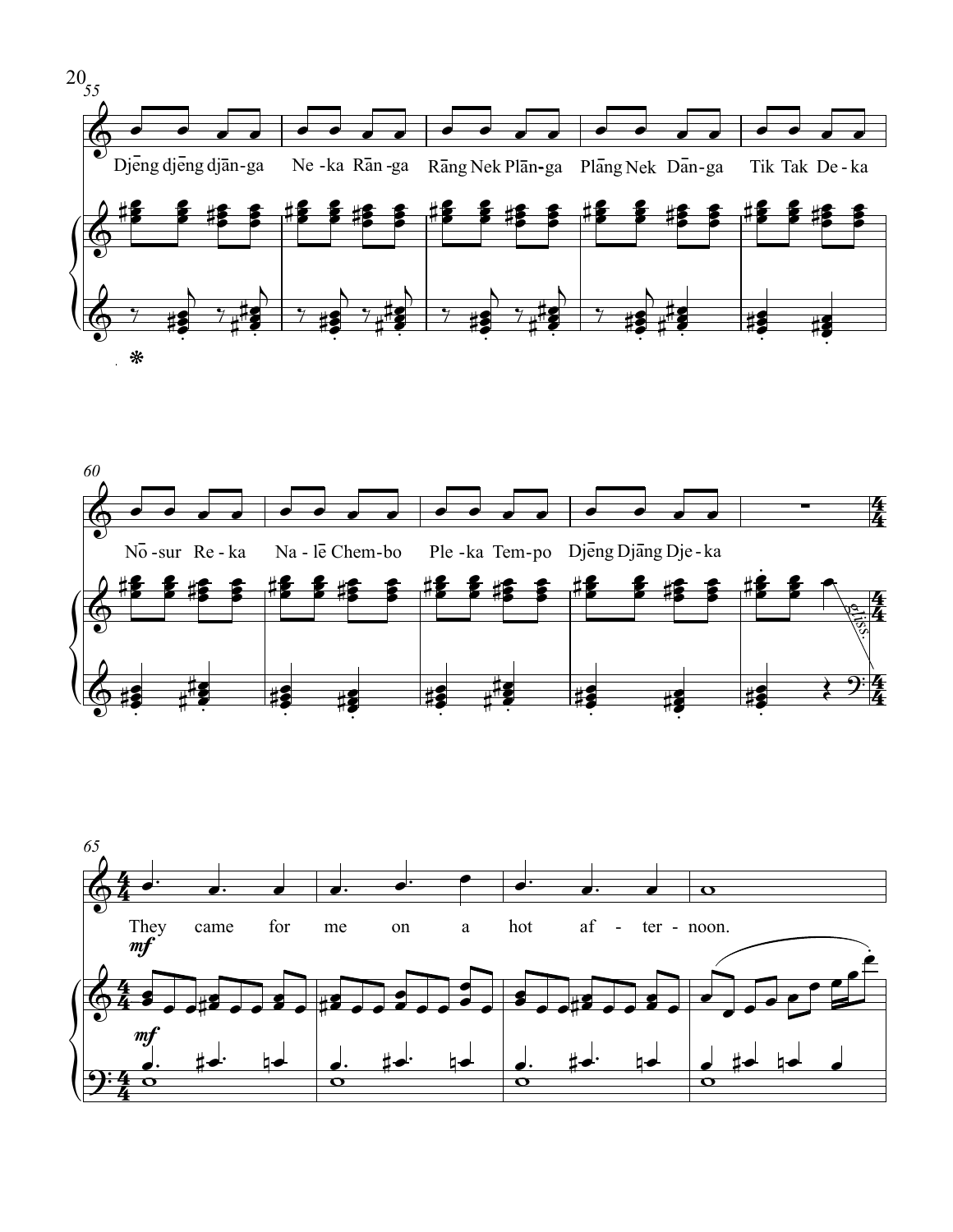



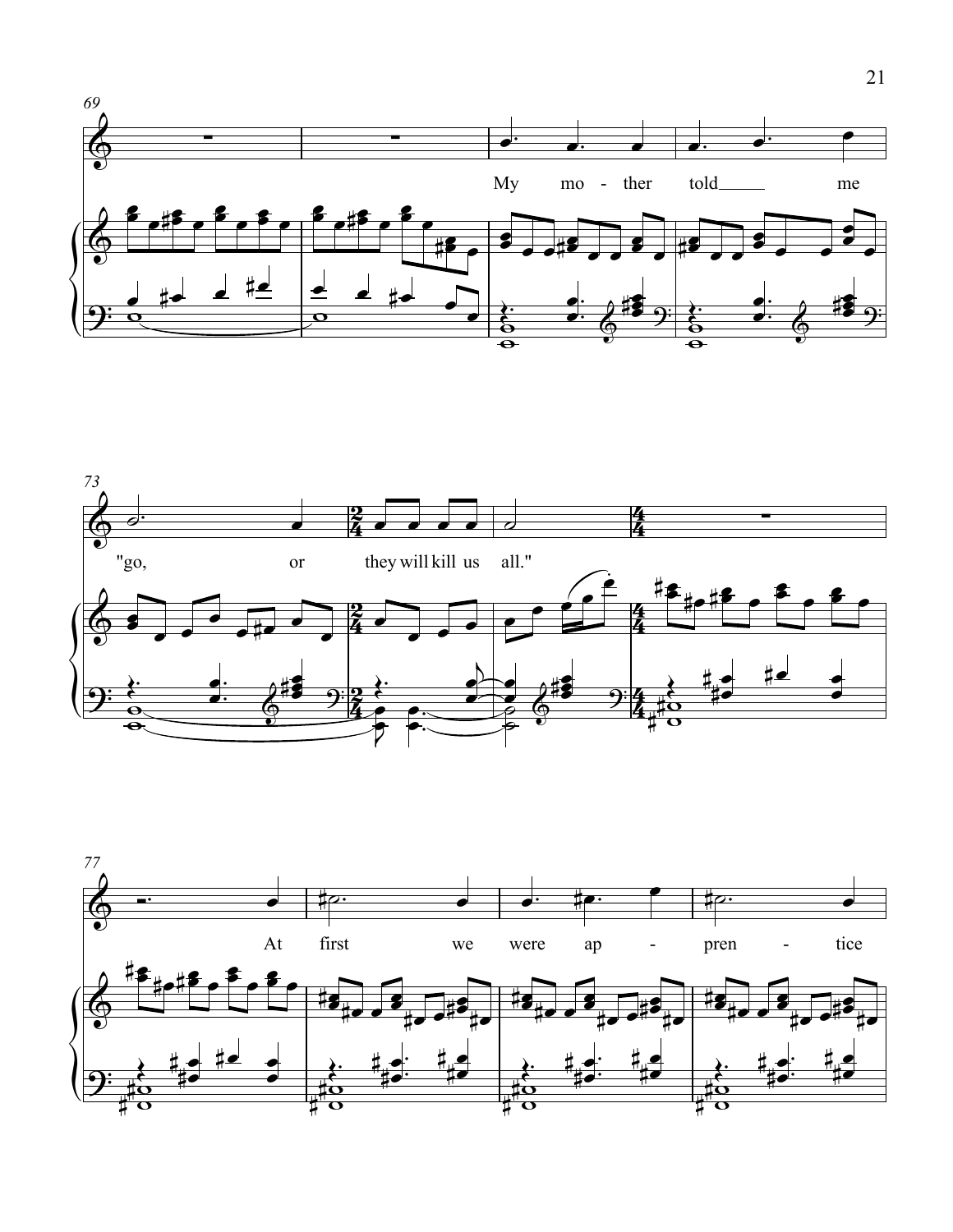



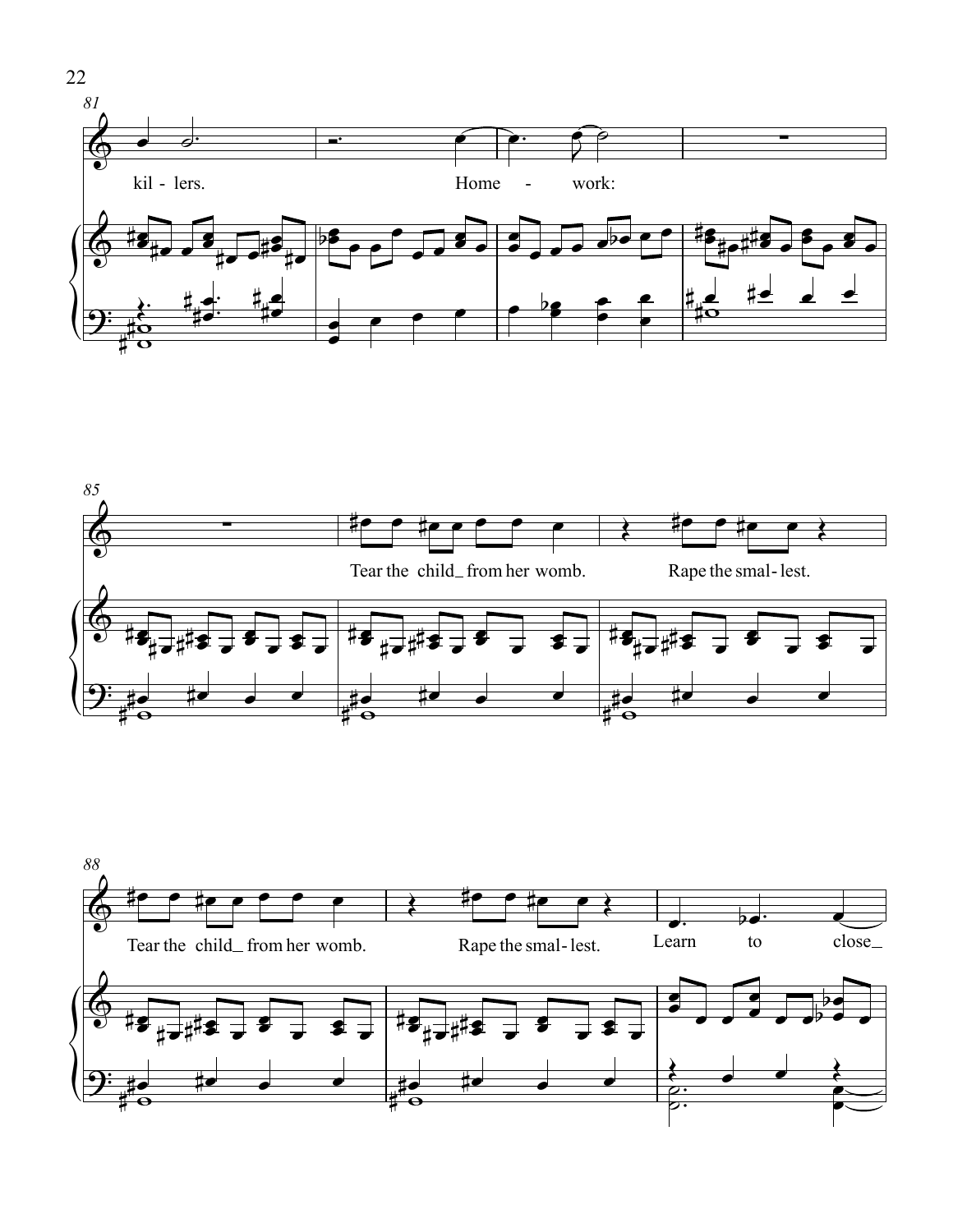



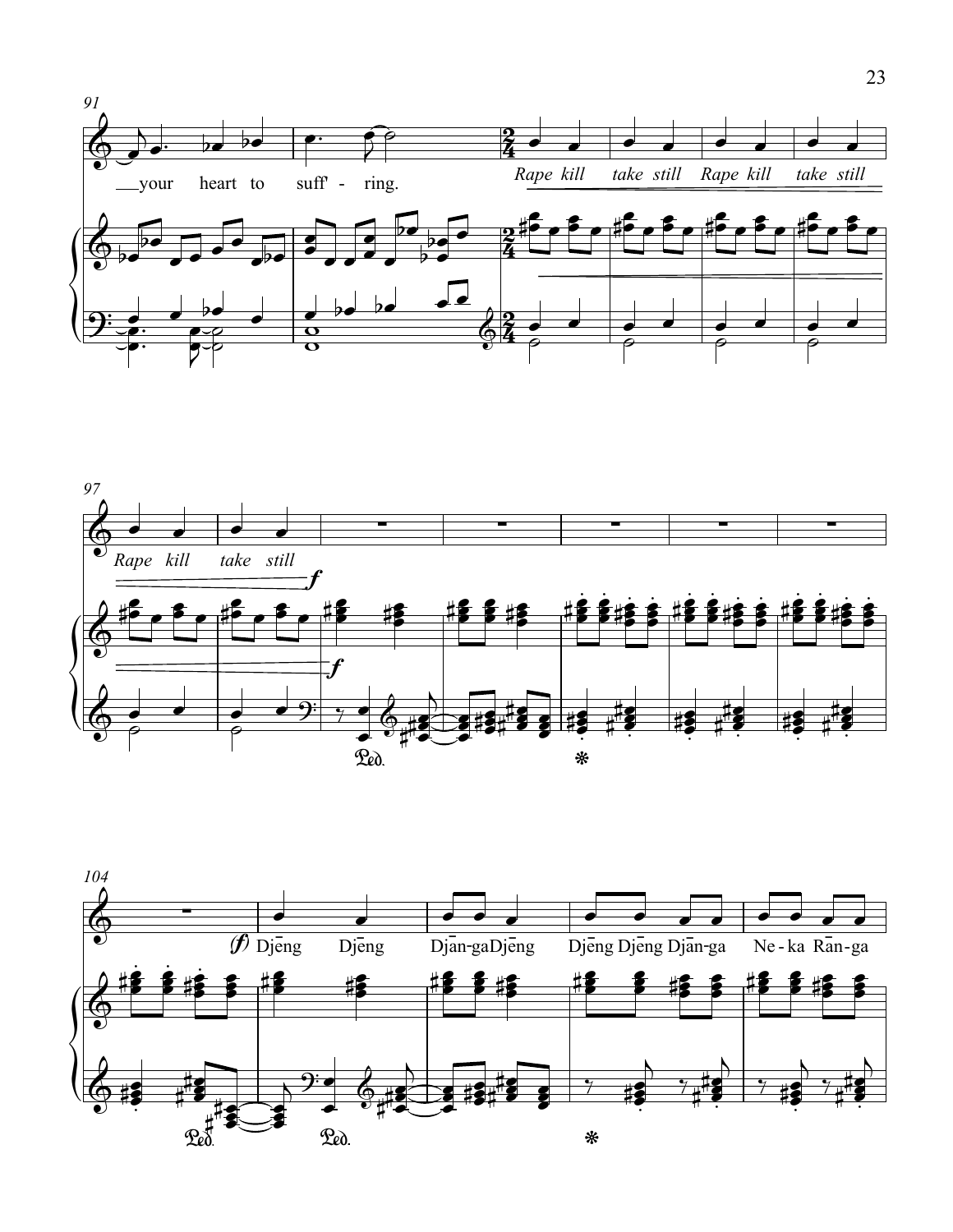



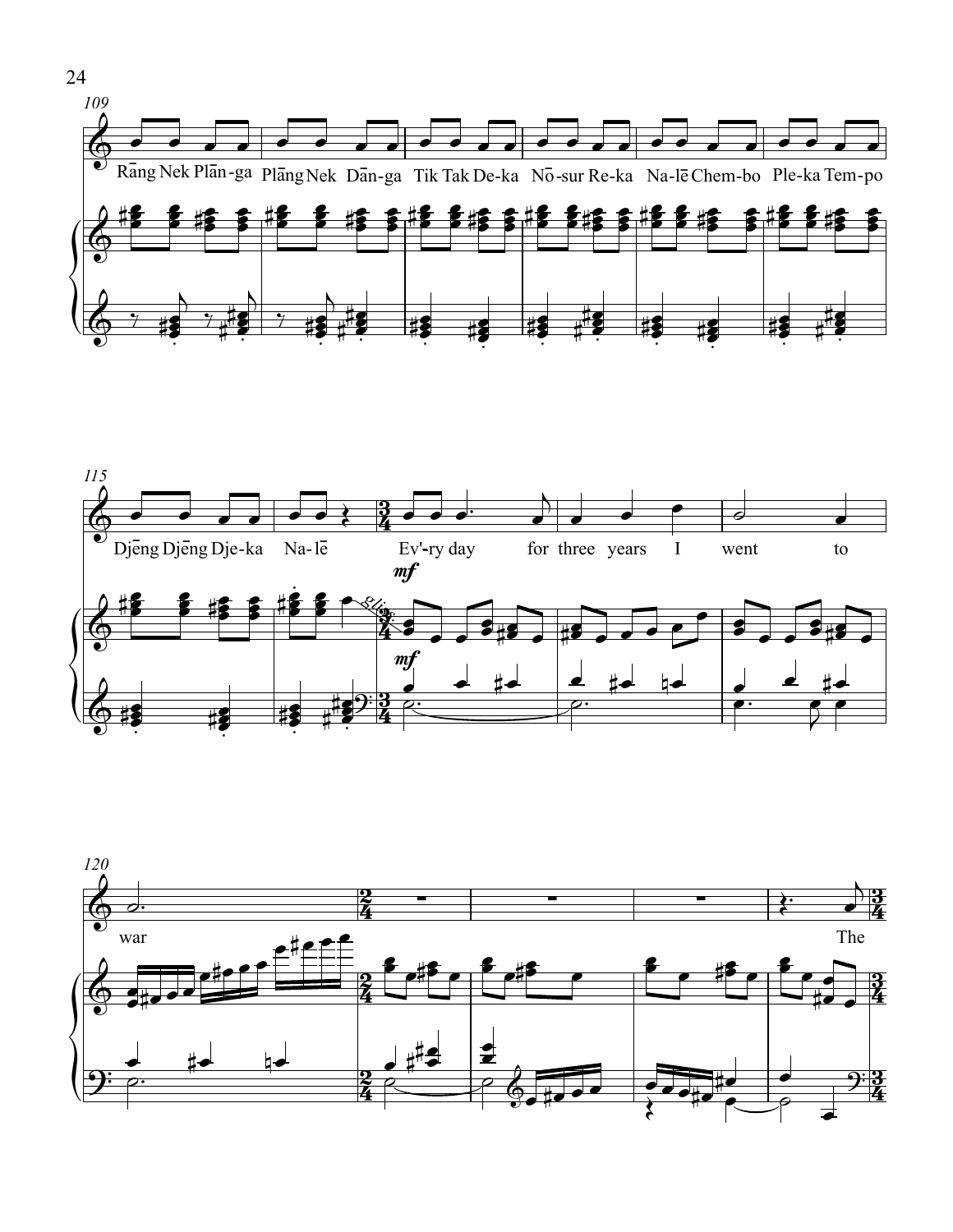



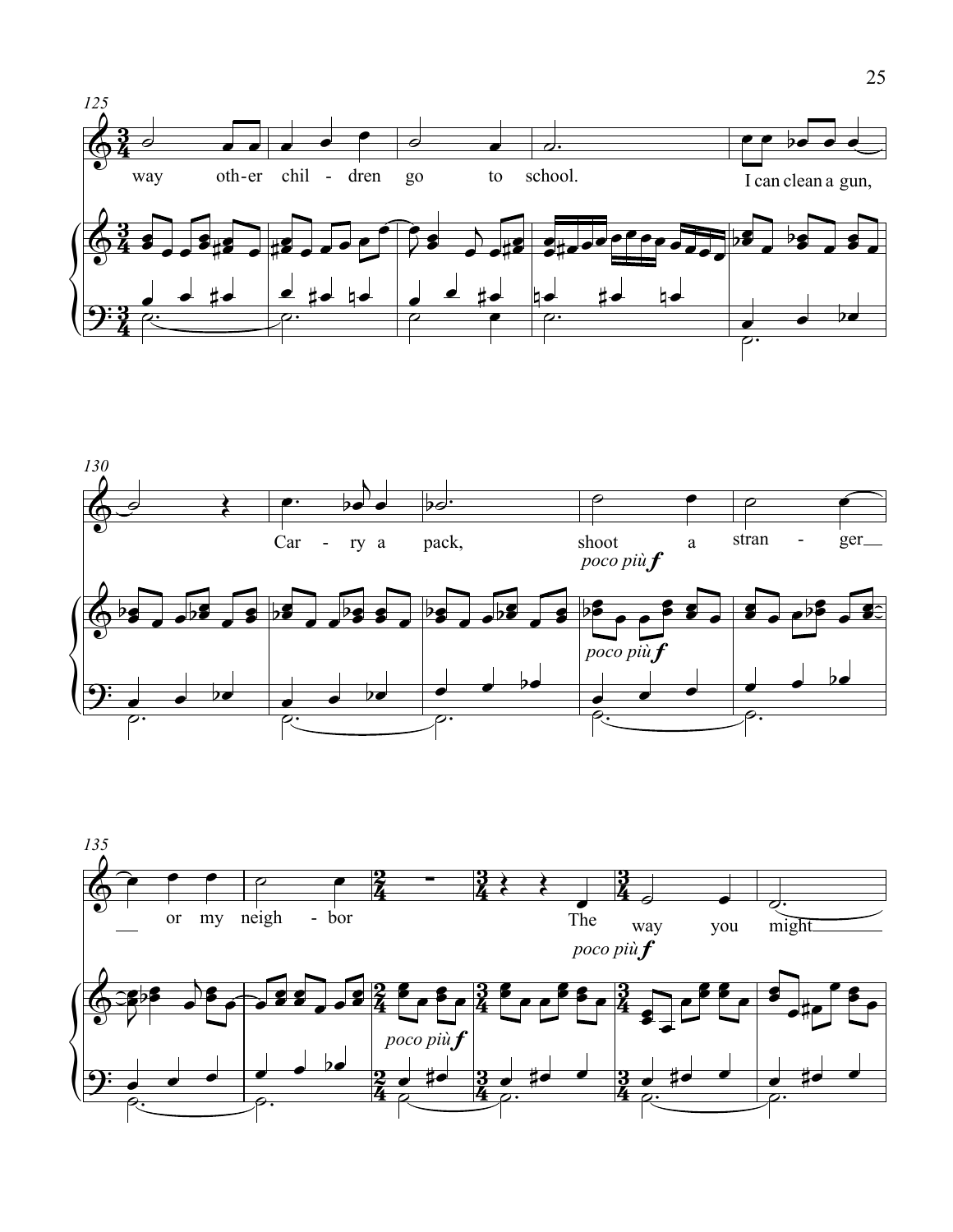



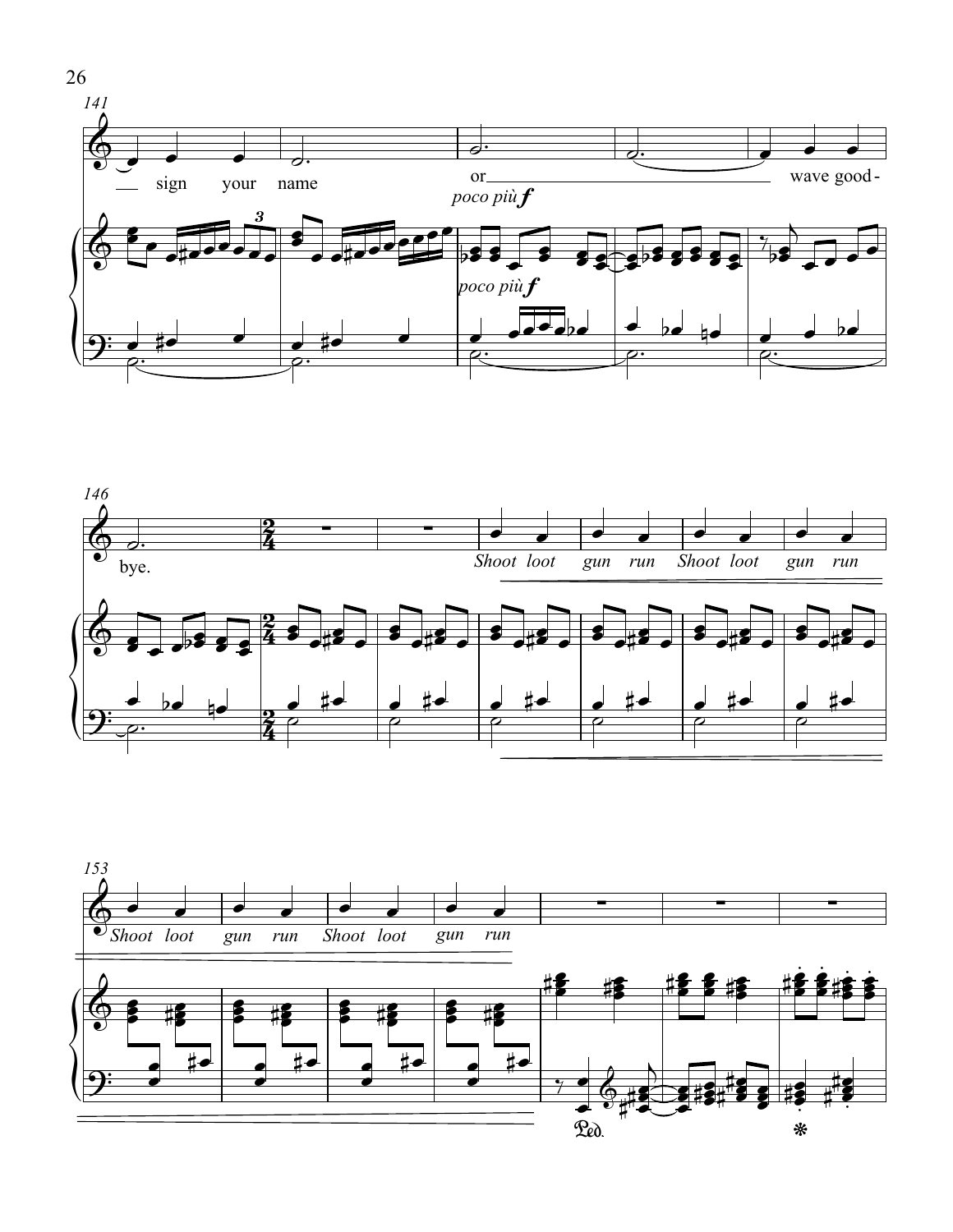



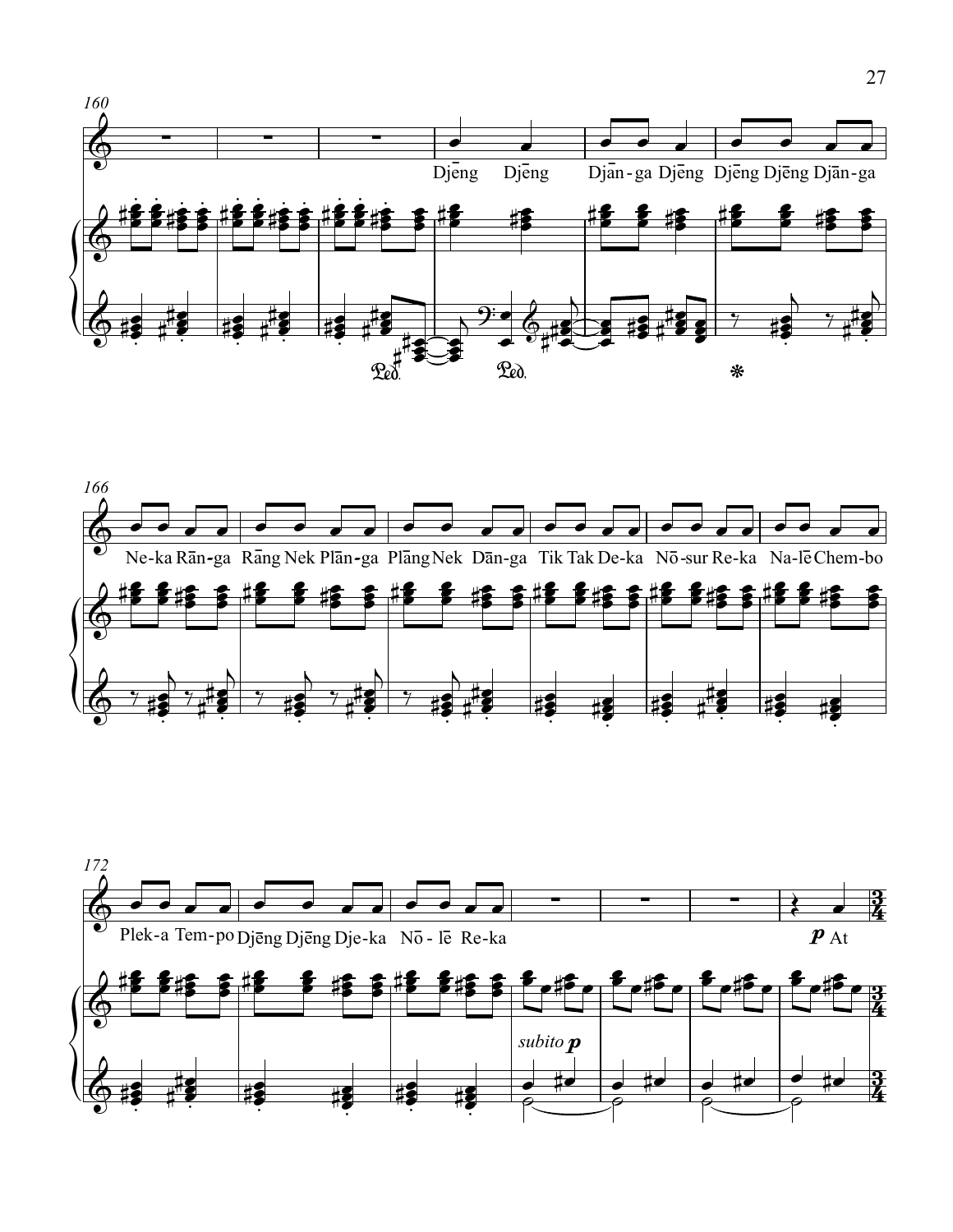



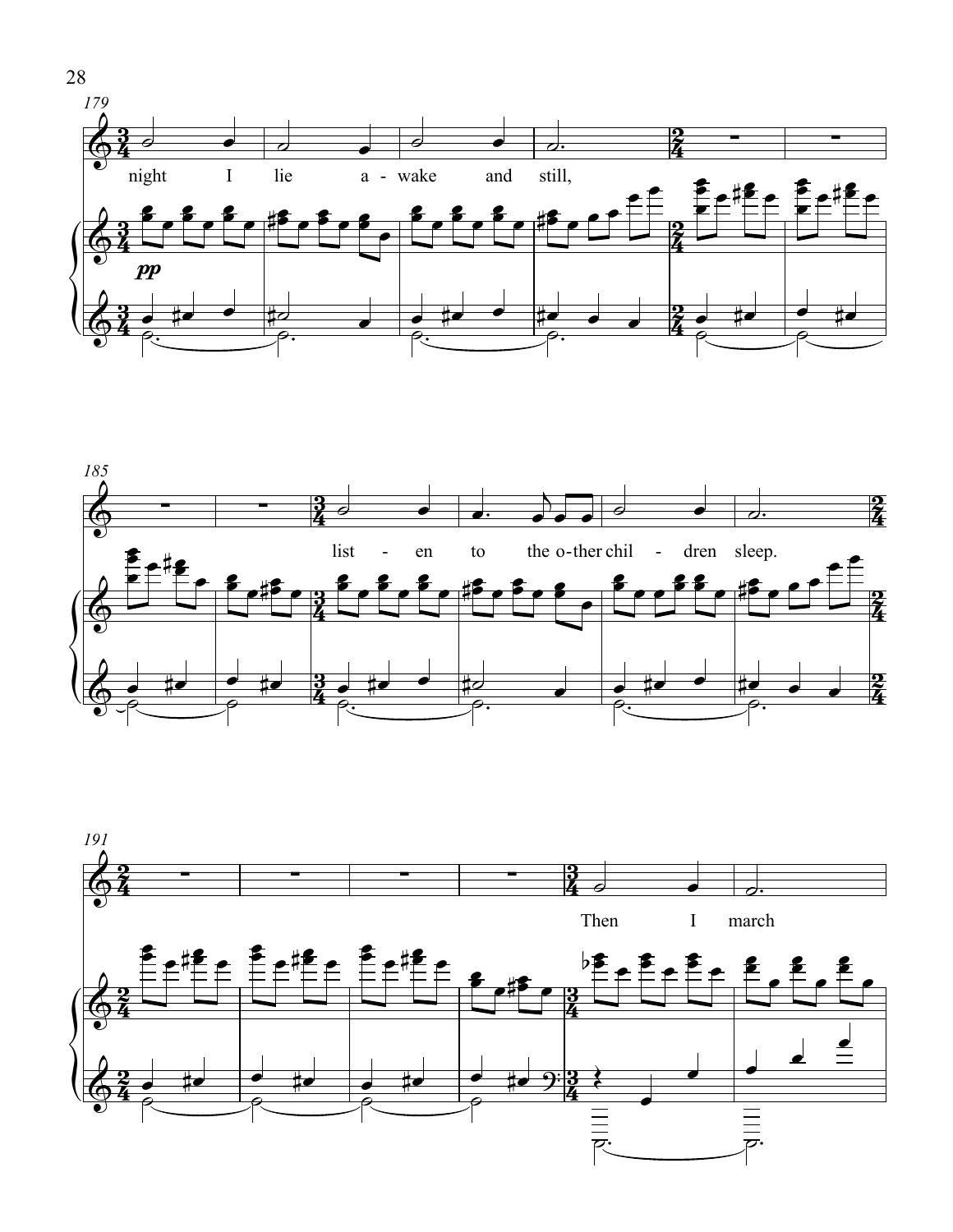

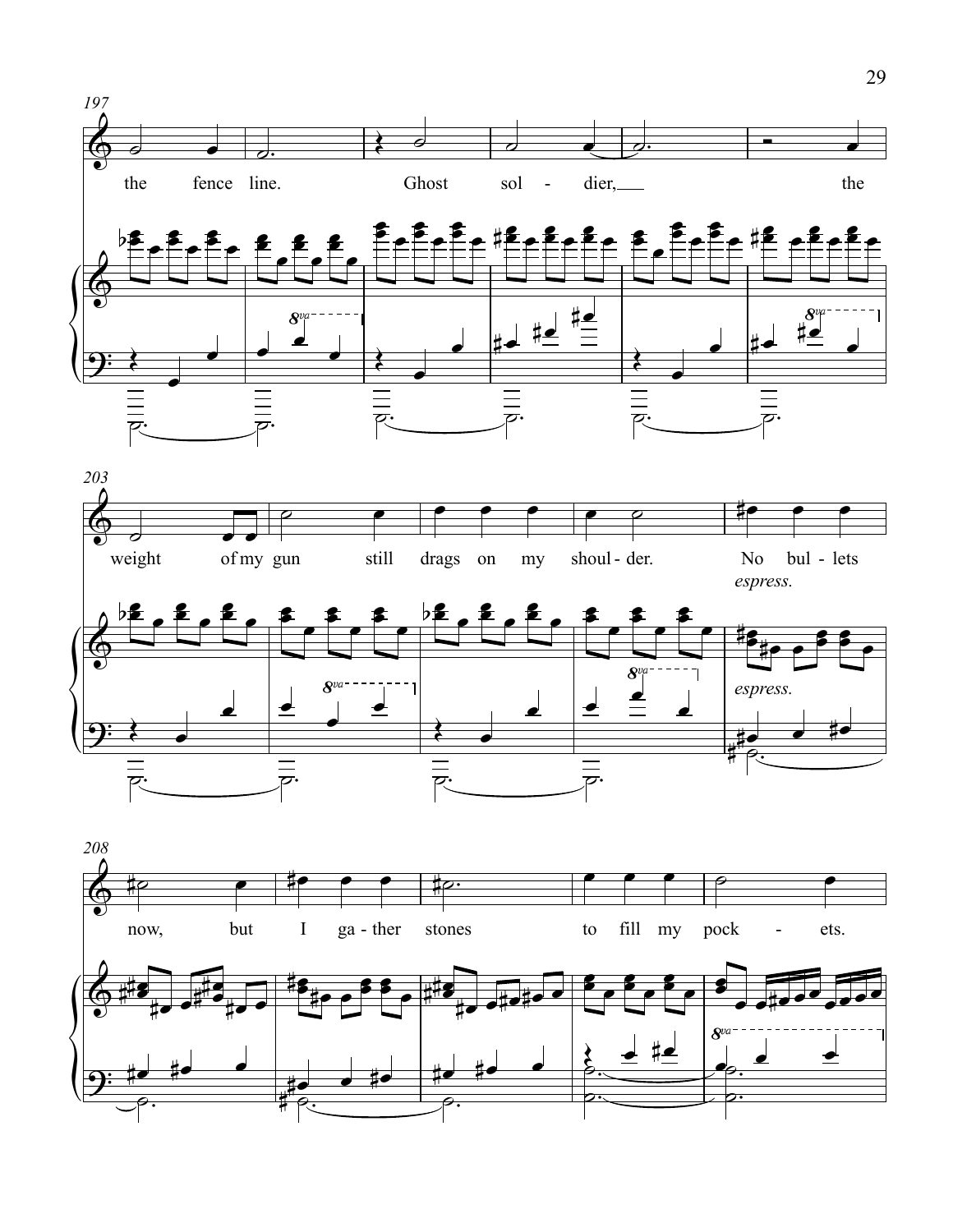



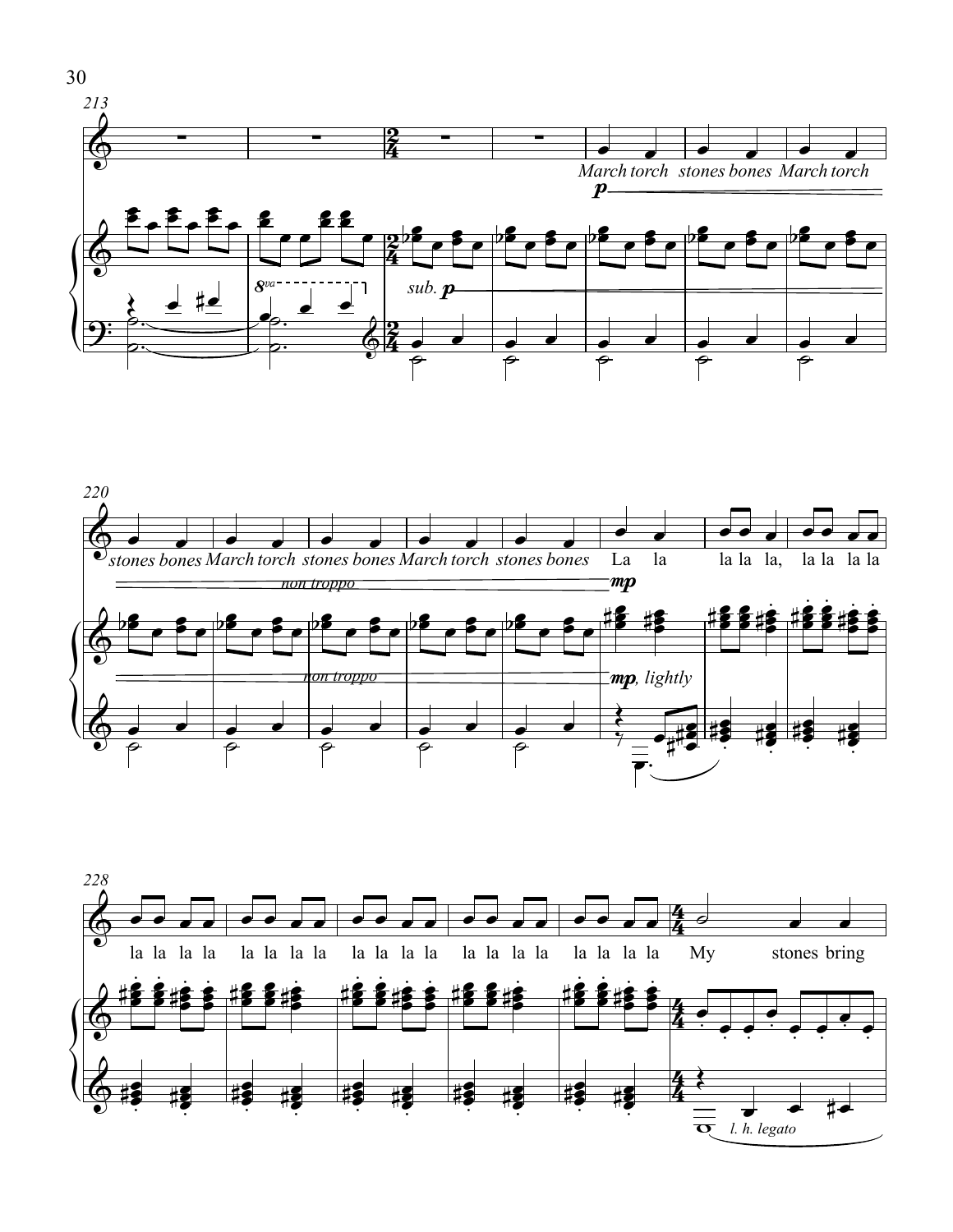



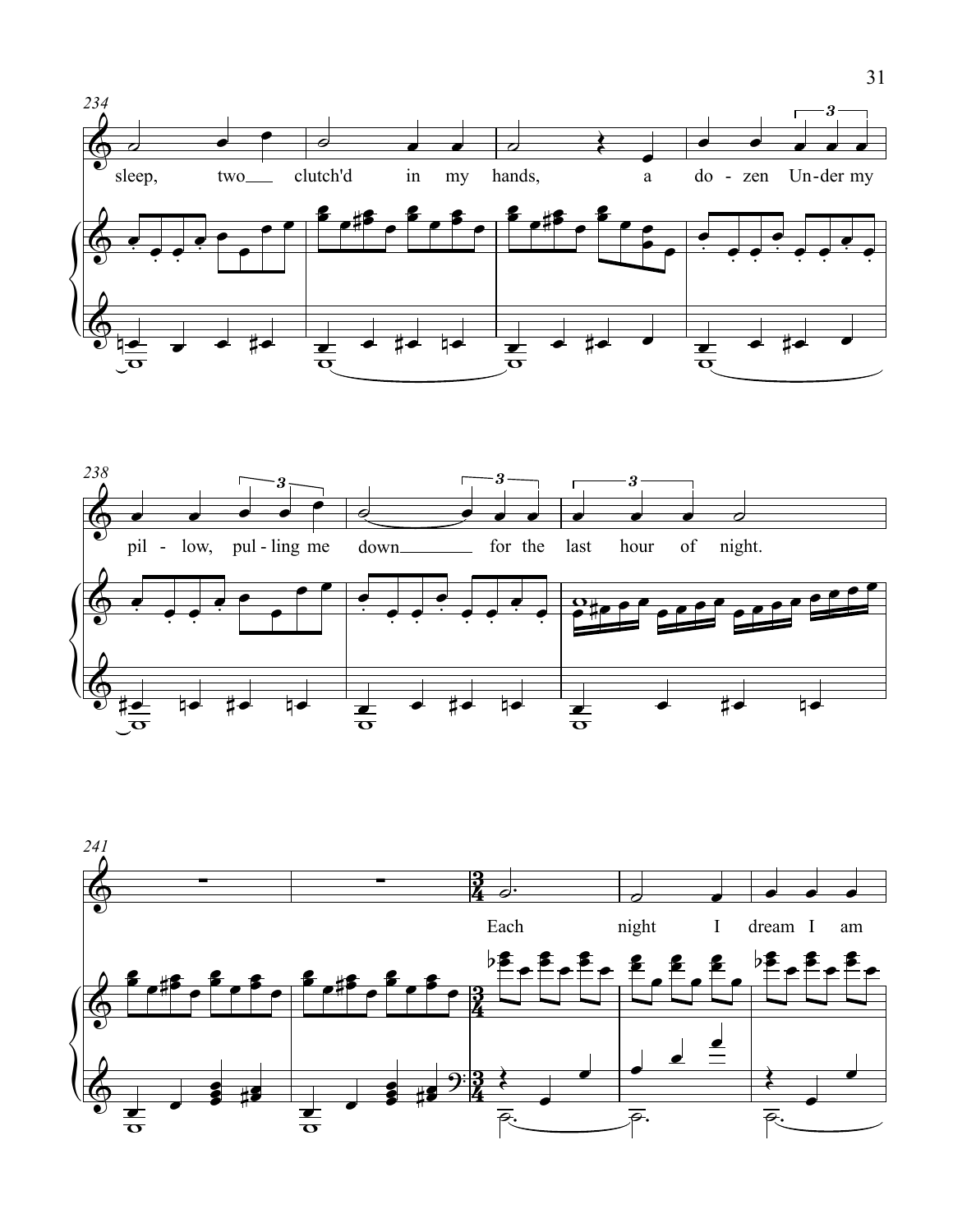



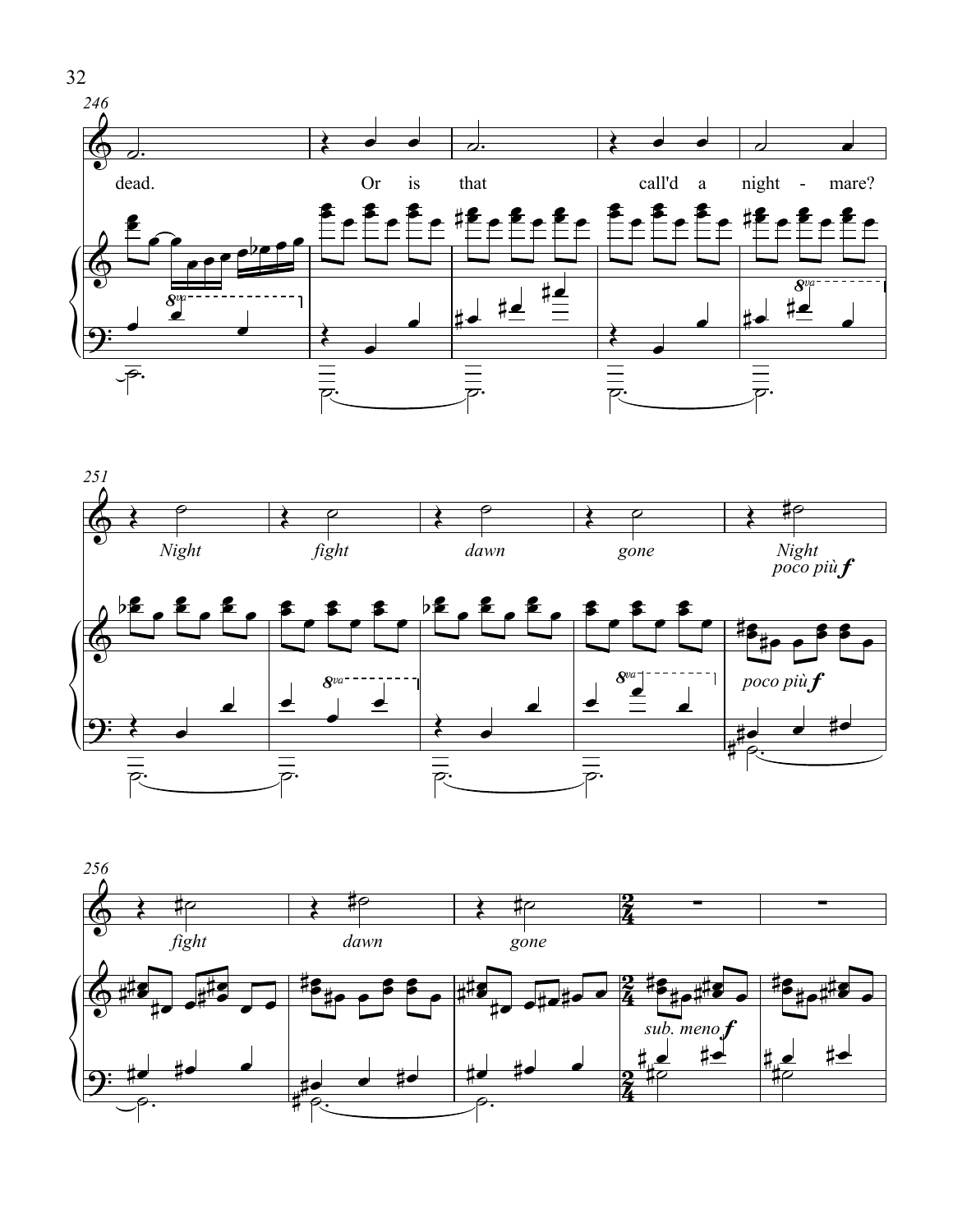



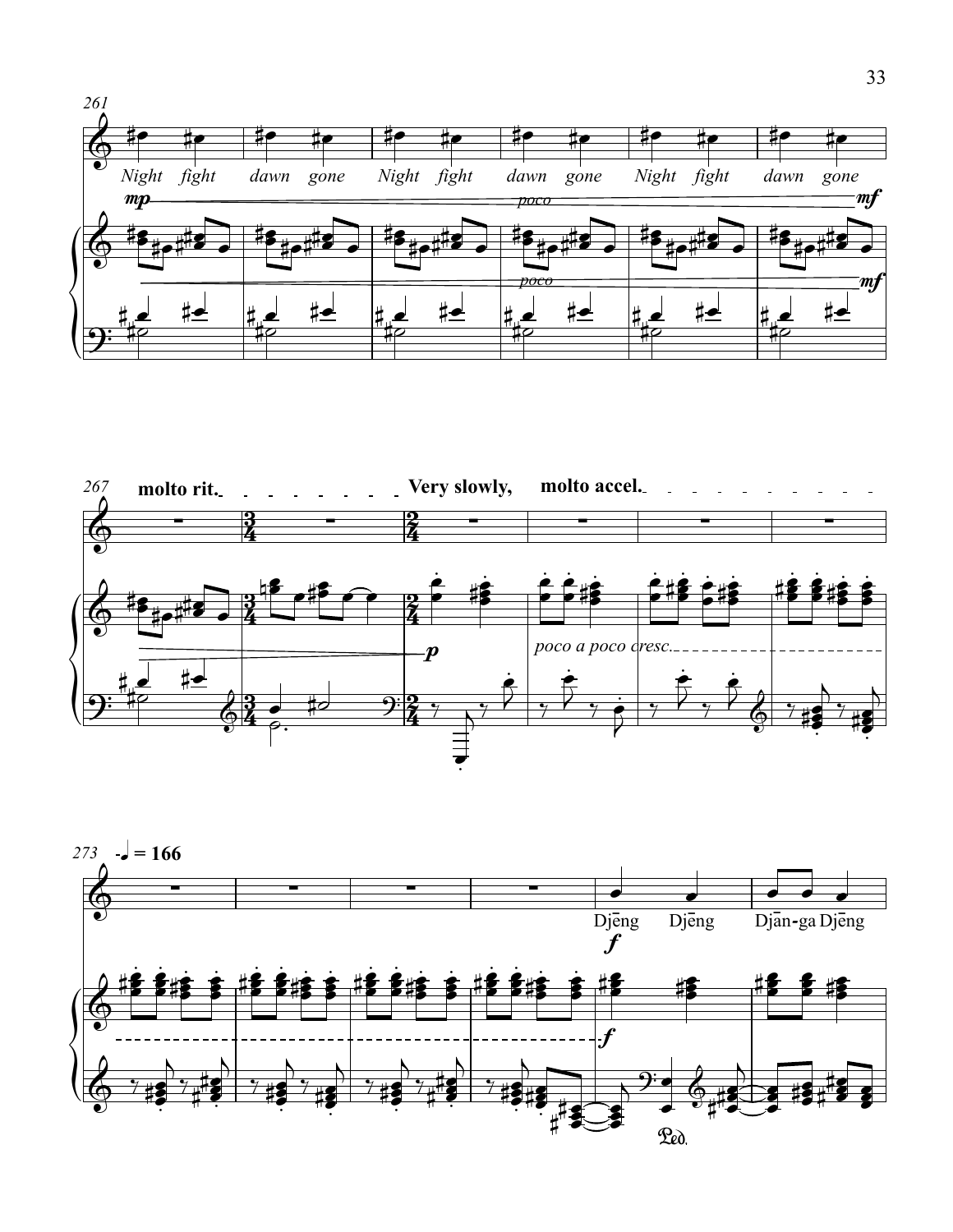



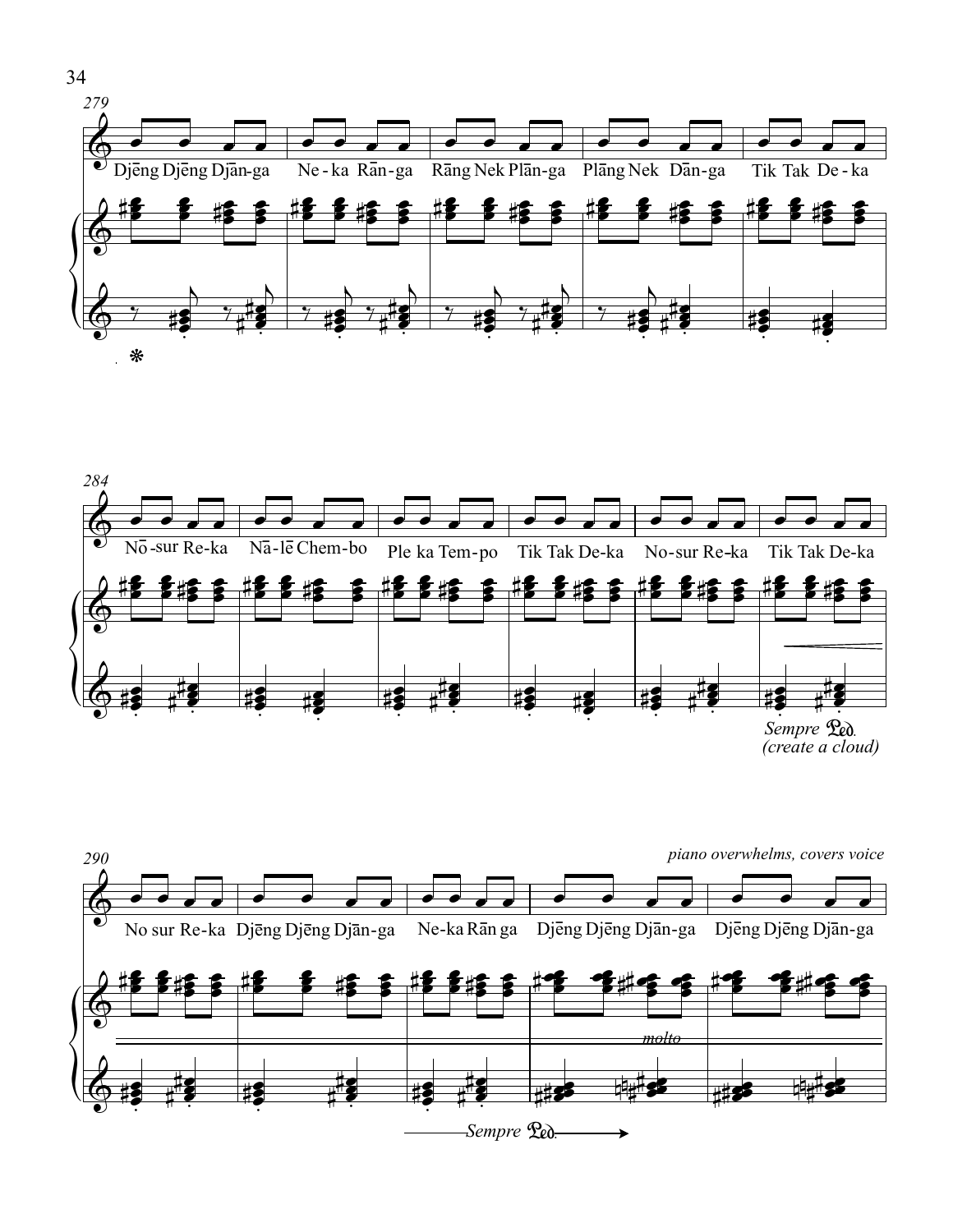



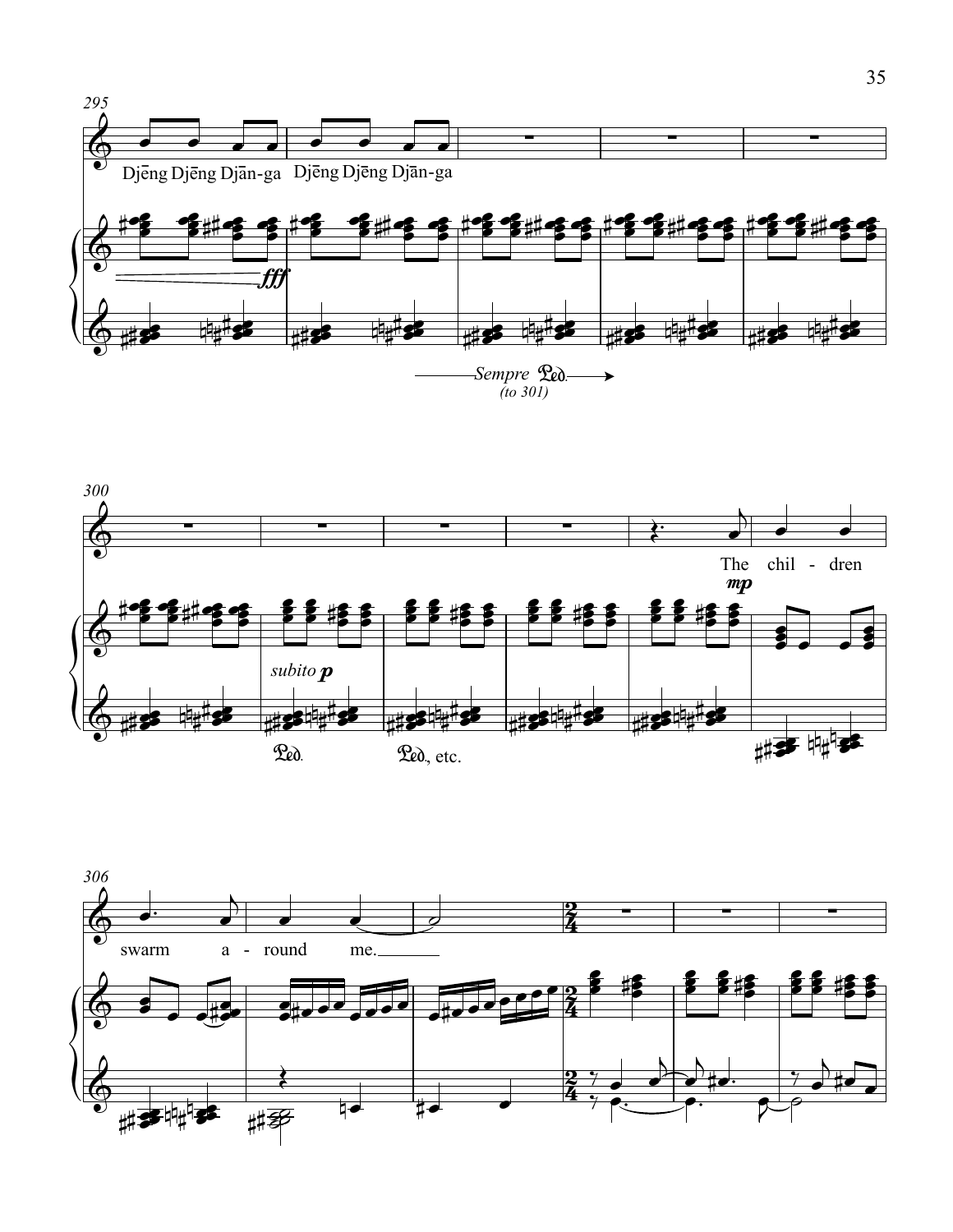



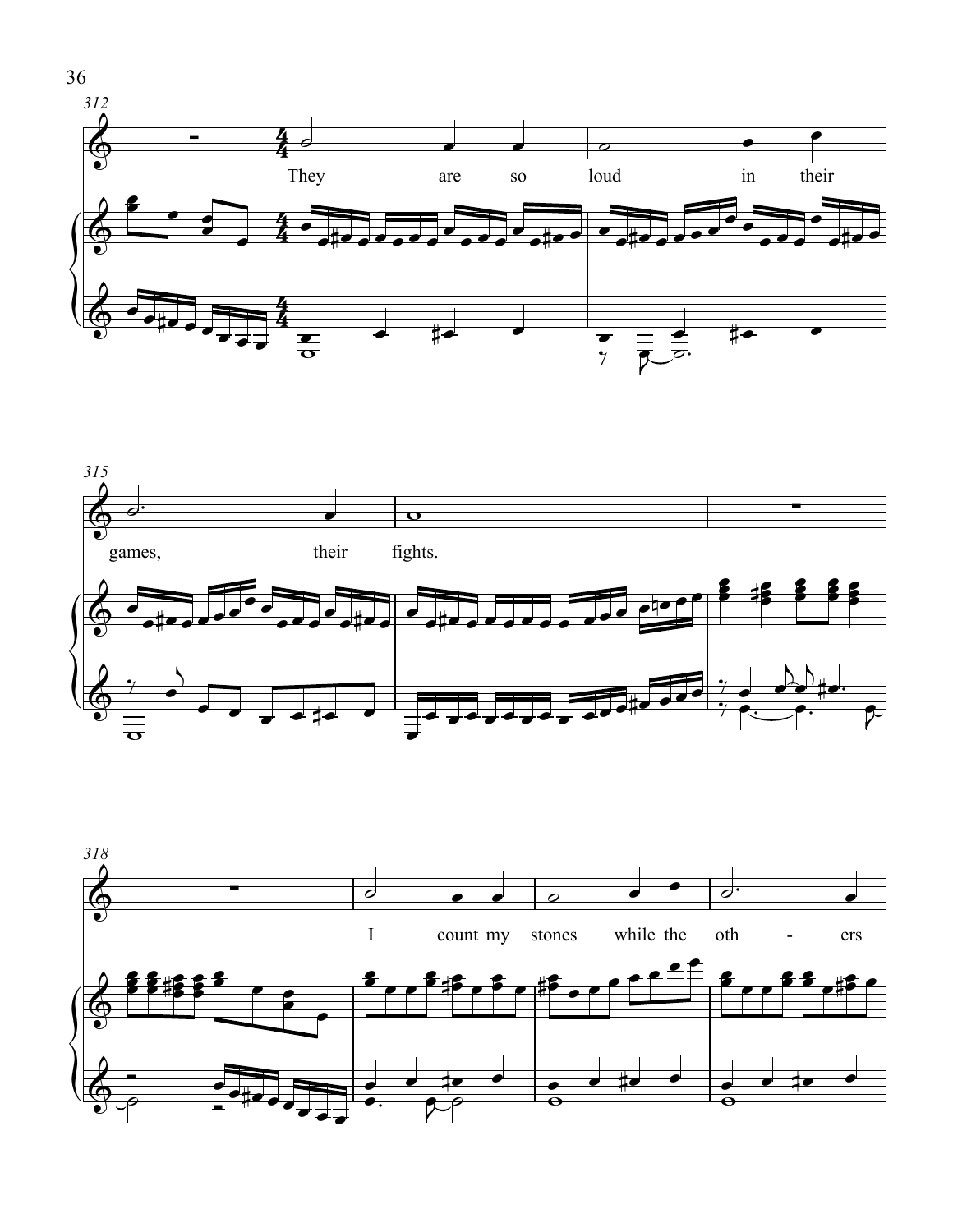



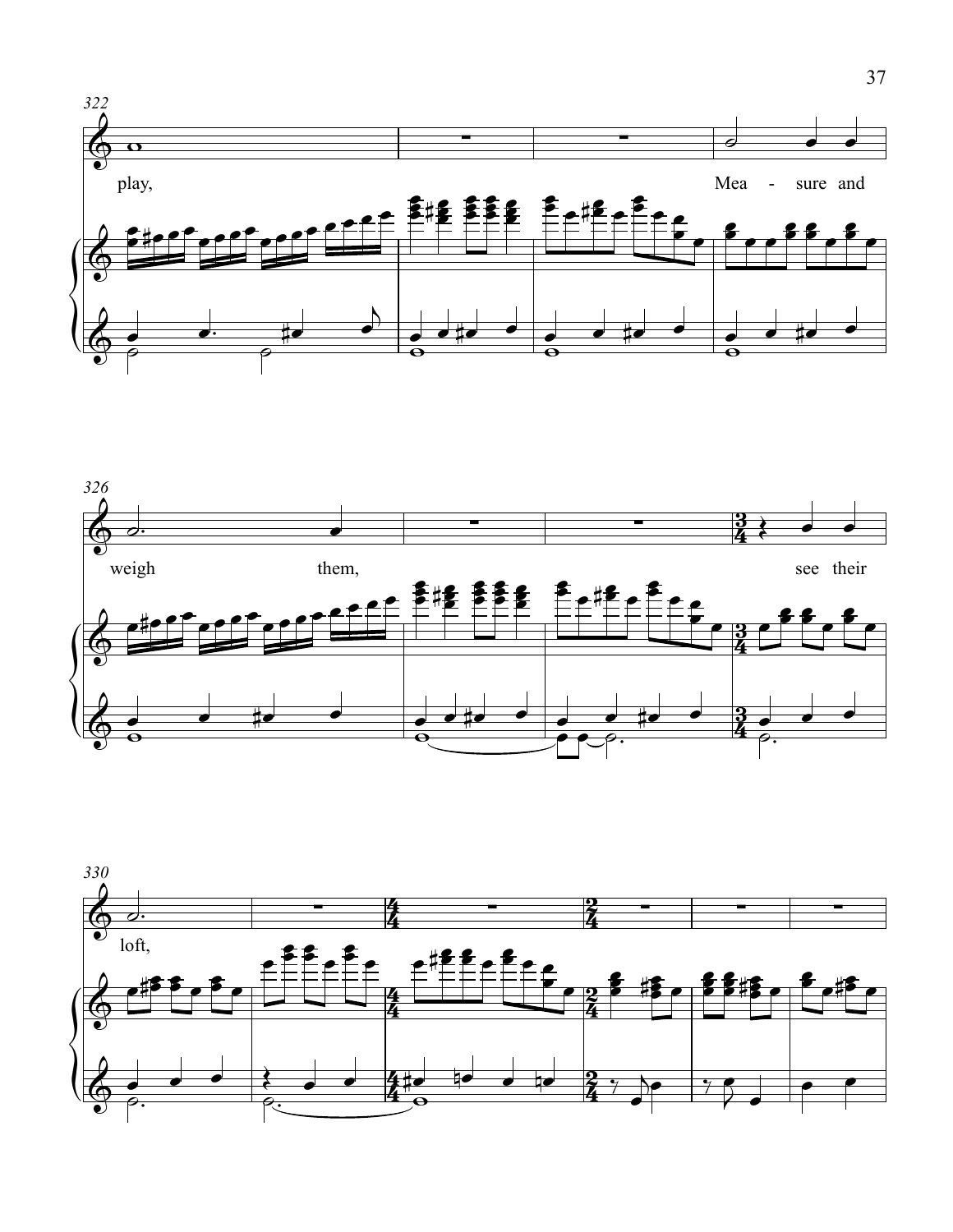

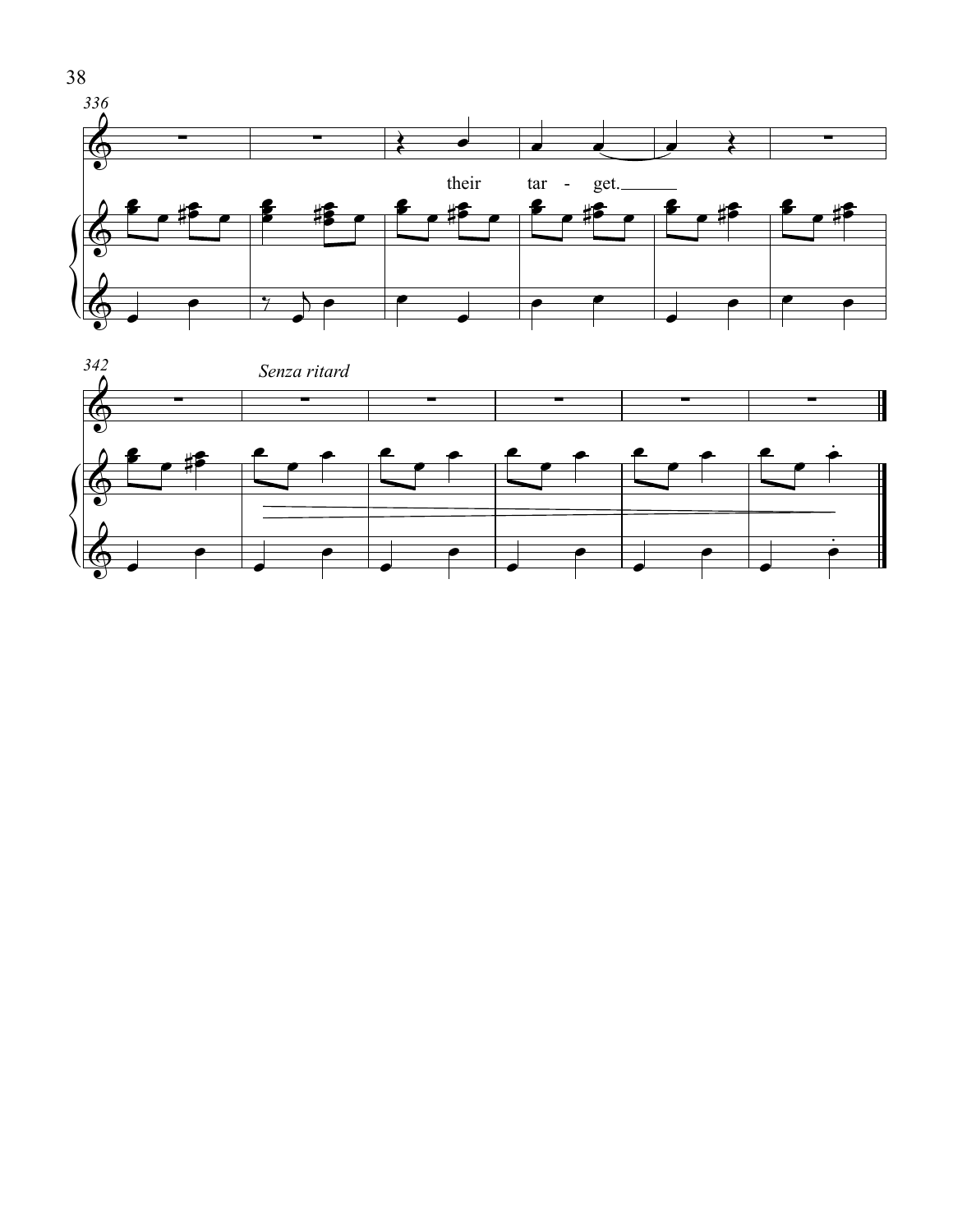



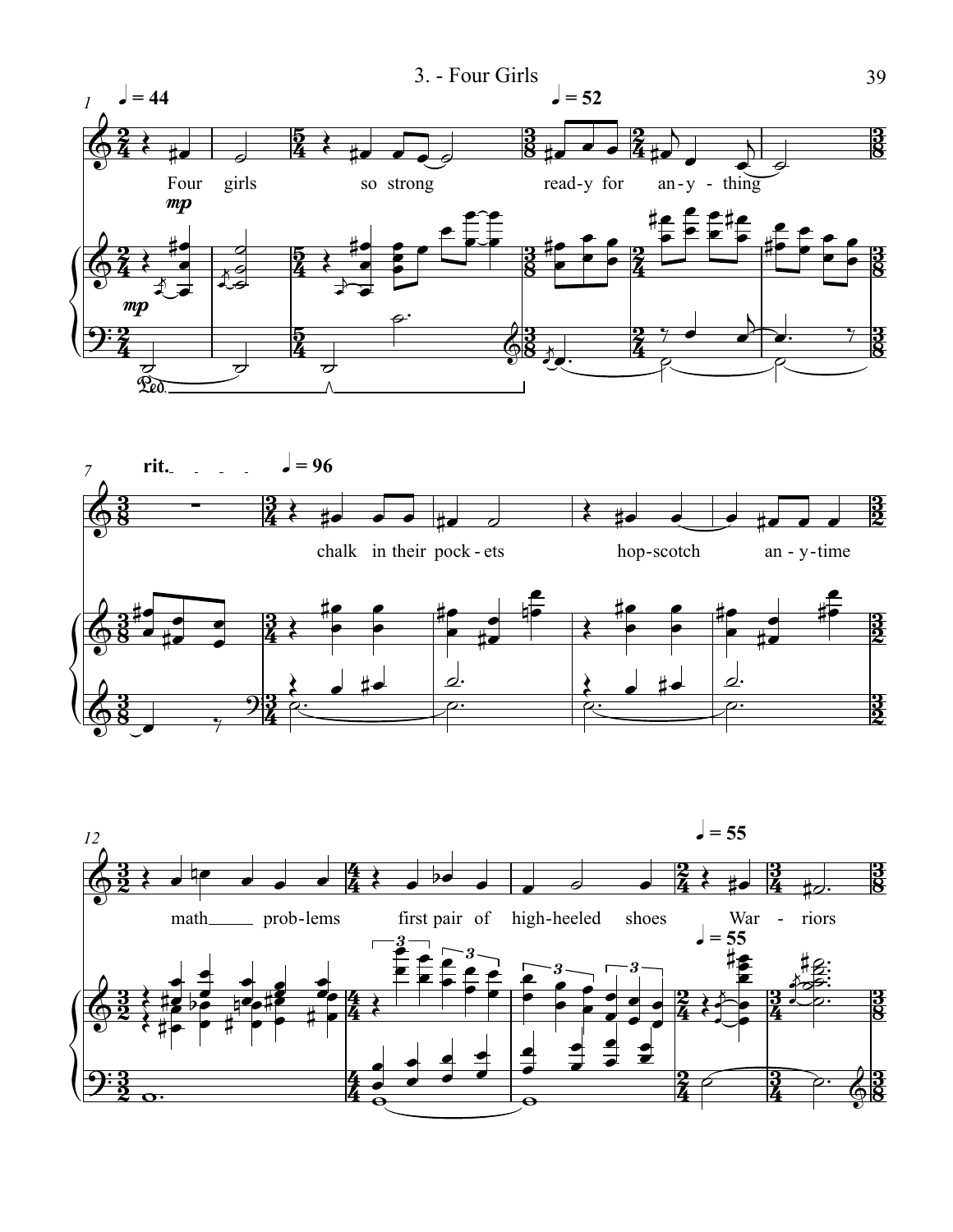



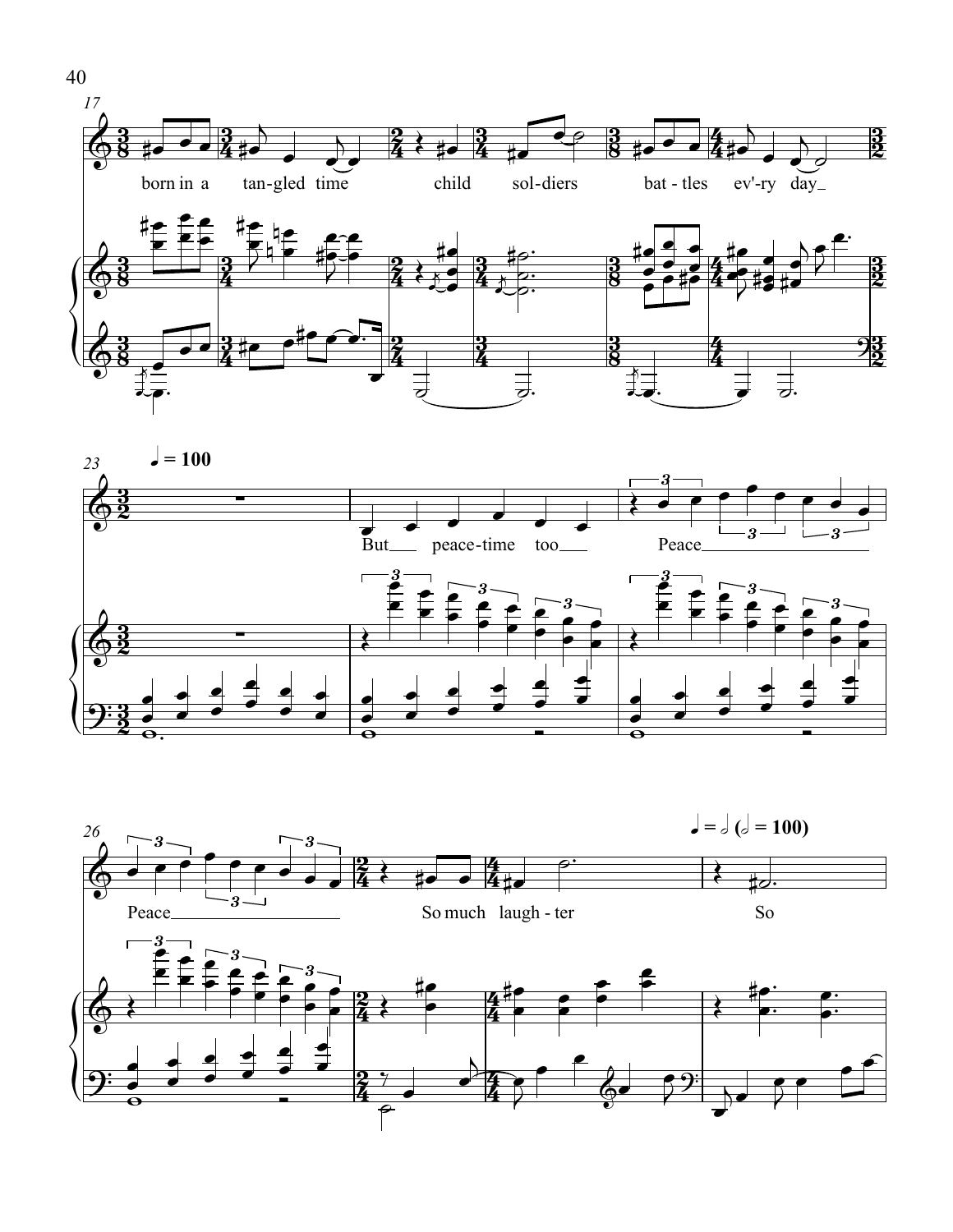

*35* Meno mosso  $\epsilon = 80$  rit.  $\mathbf{\Theta}$  $A \qquad \qquad \frac{1}{4} \text{O}$ <br>A - live  $\circ$   $\qquad \qquad \circ$   $\qquad \qquad \bullet$   $\qquad \qquad \bullet$   $\qquad \qquad \bullet$ 



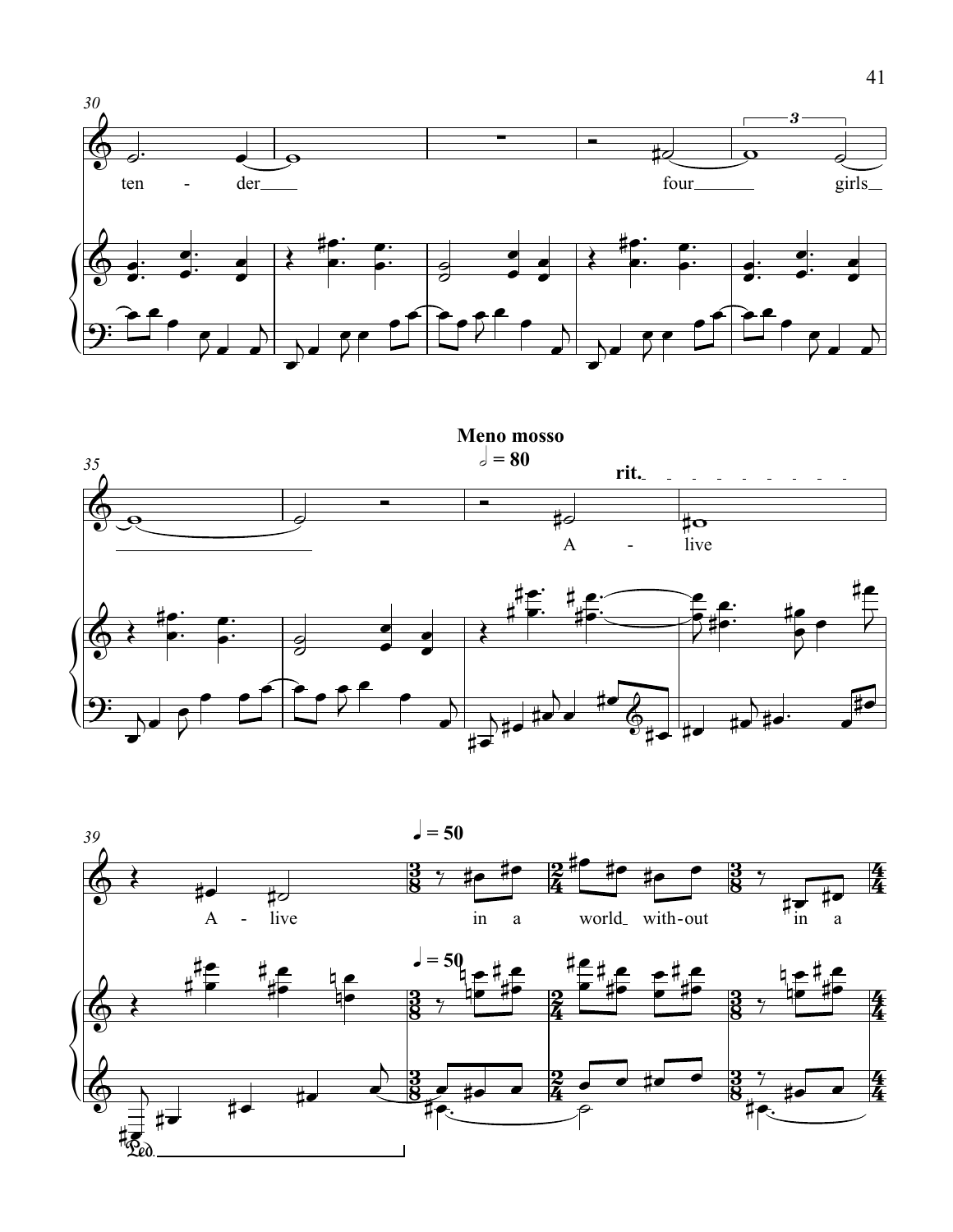



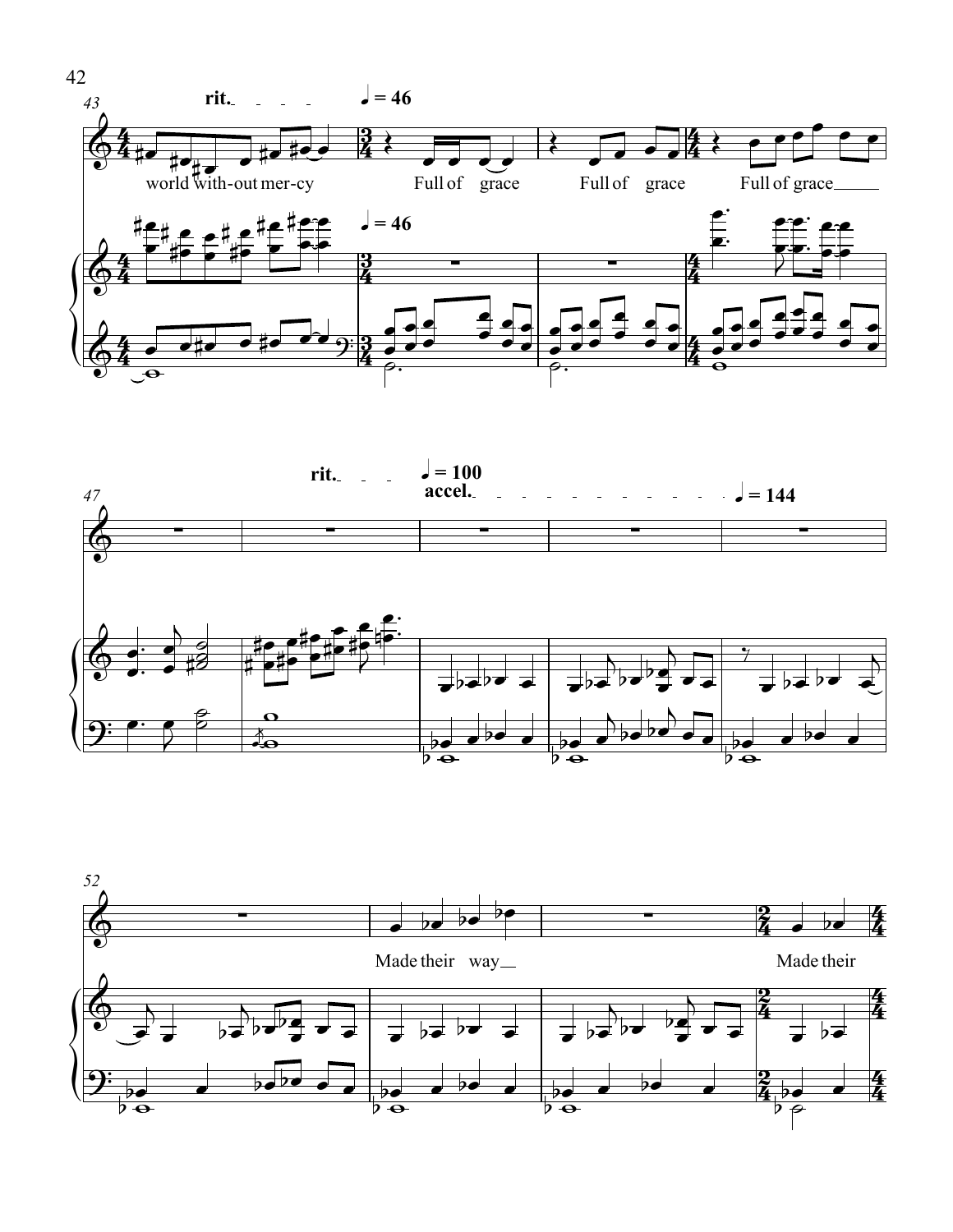



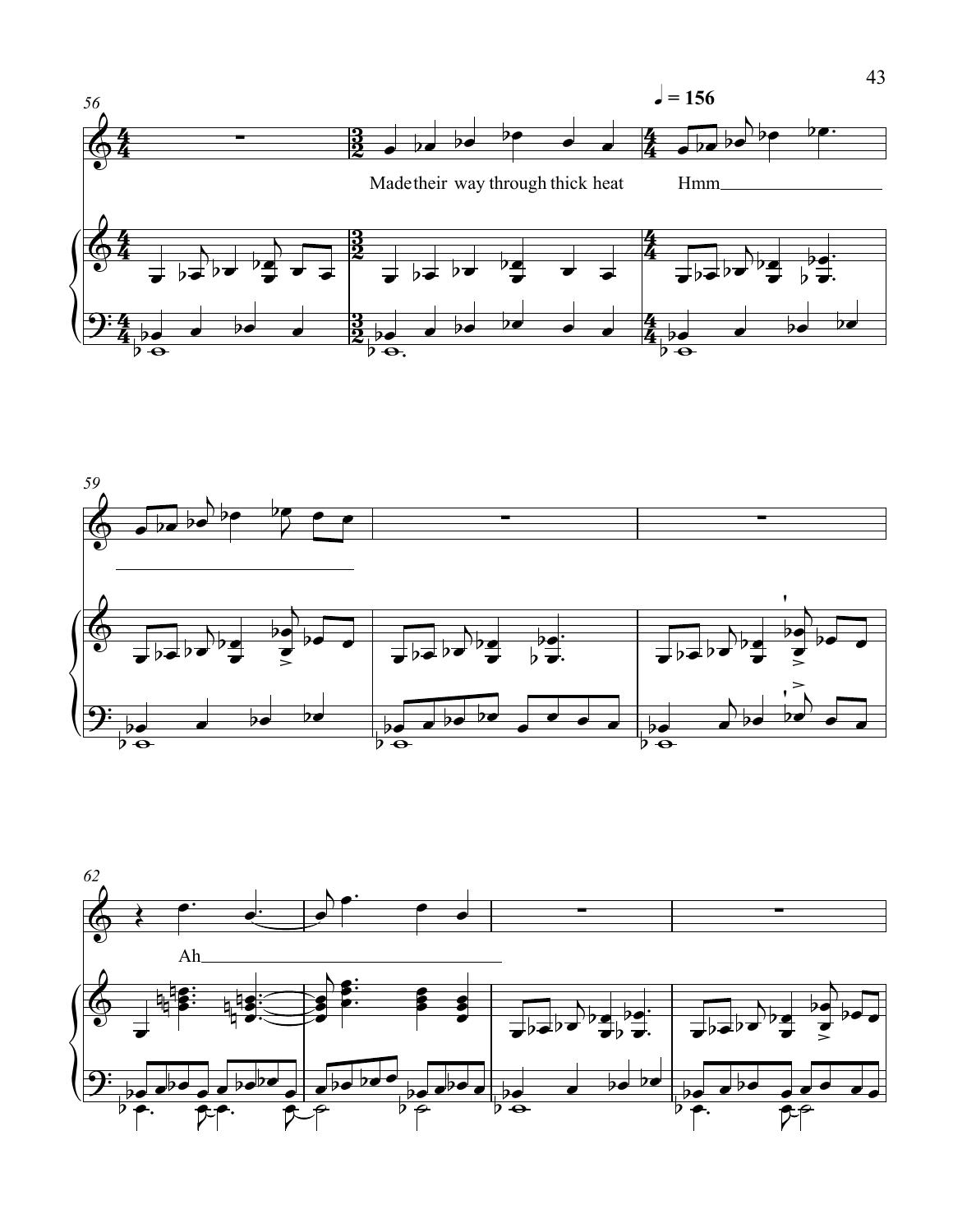



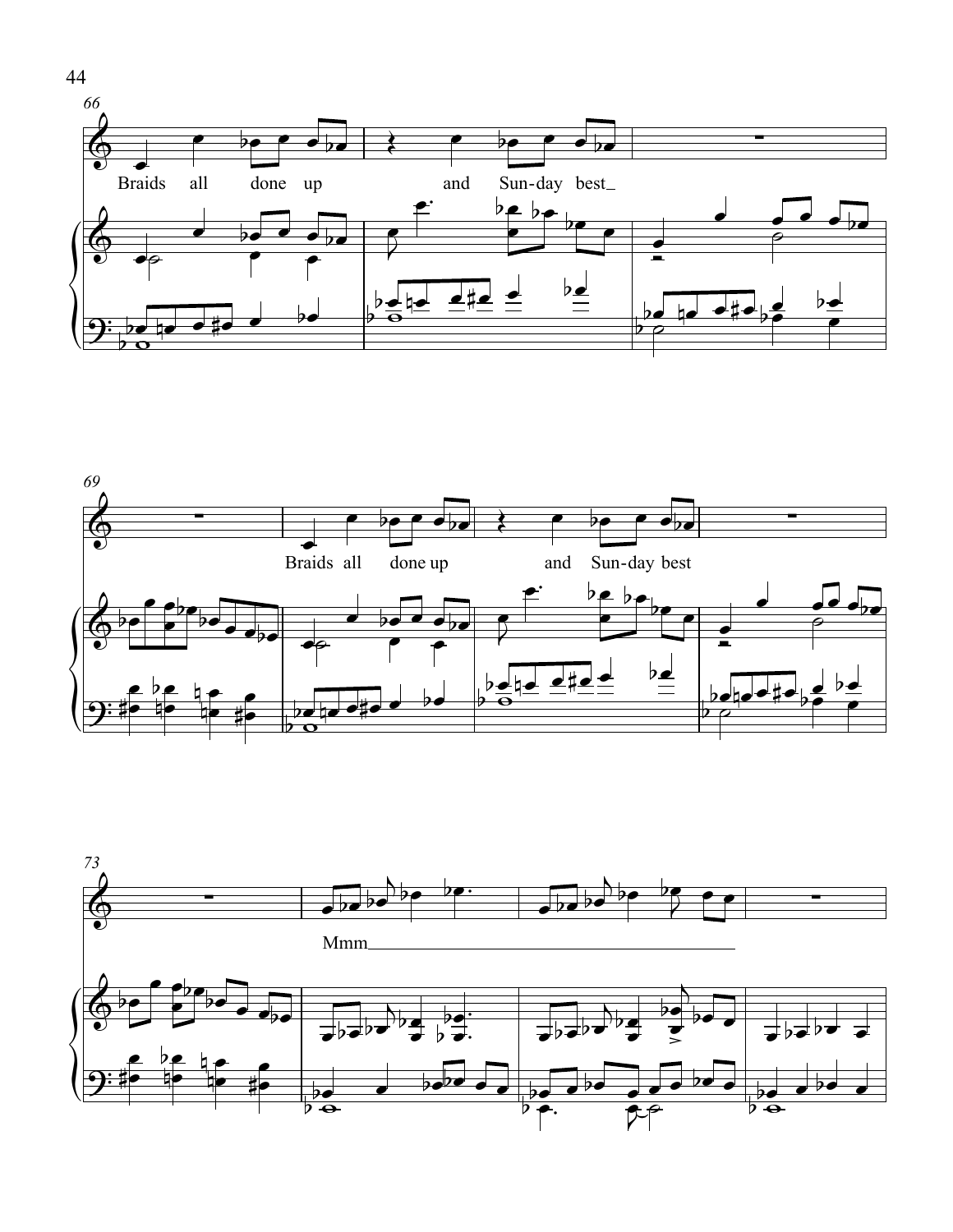



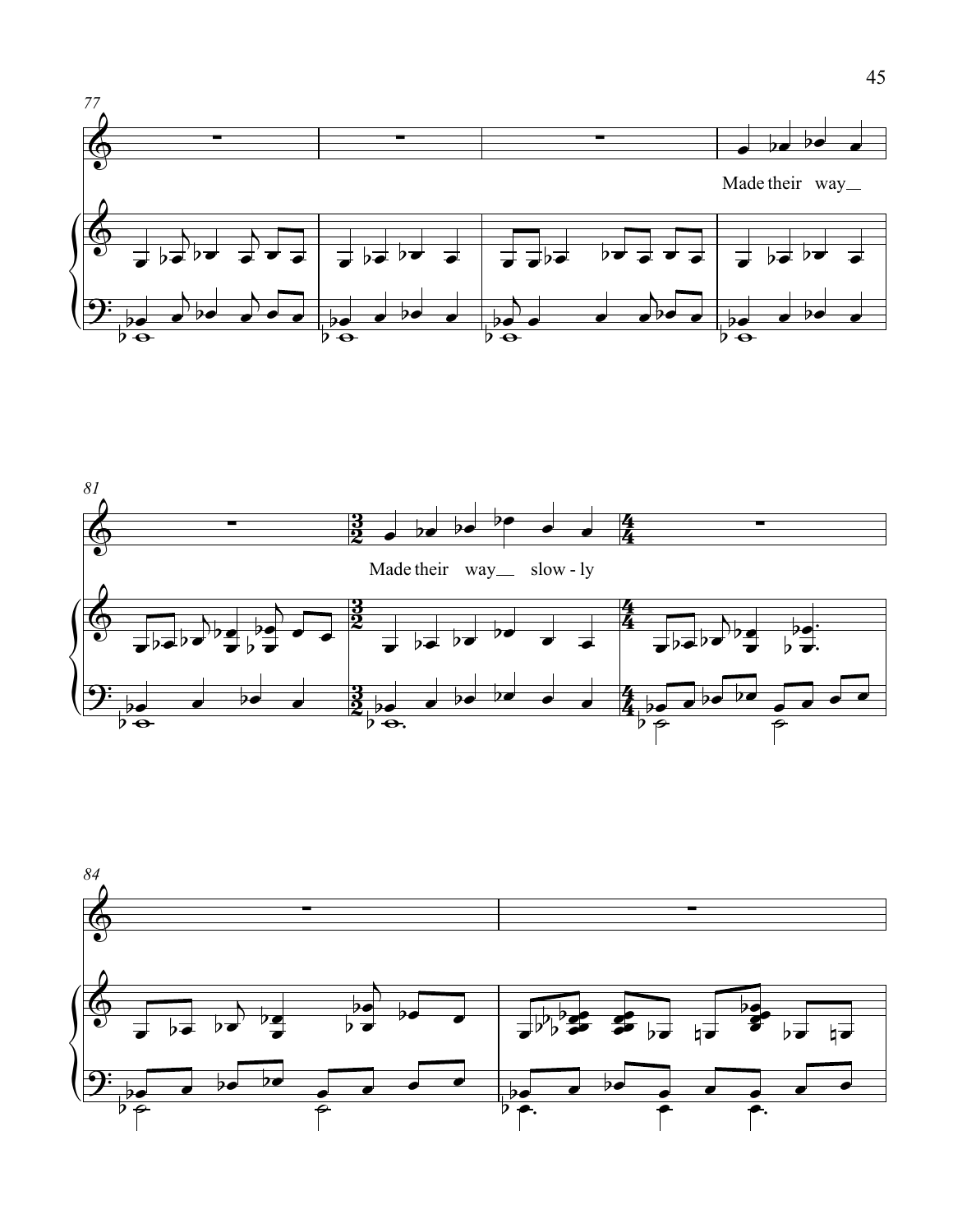



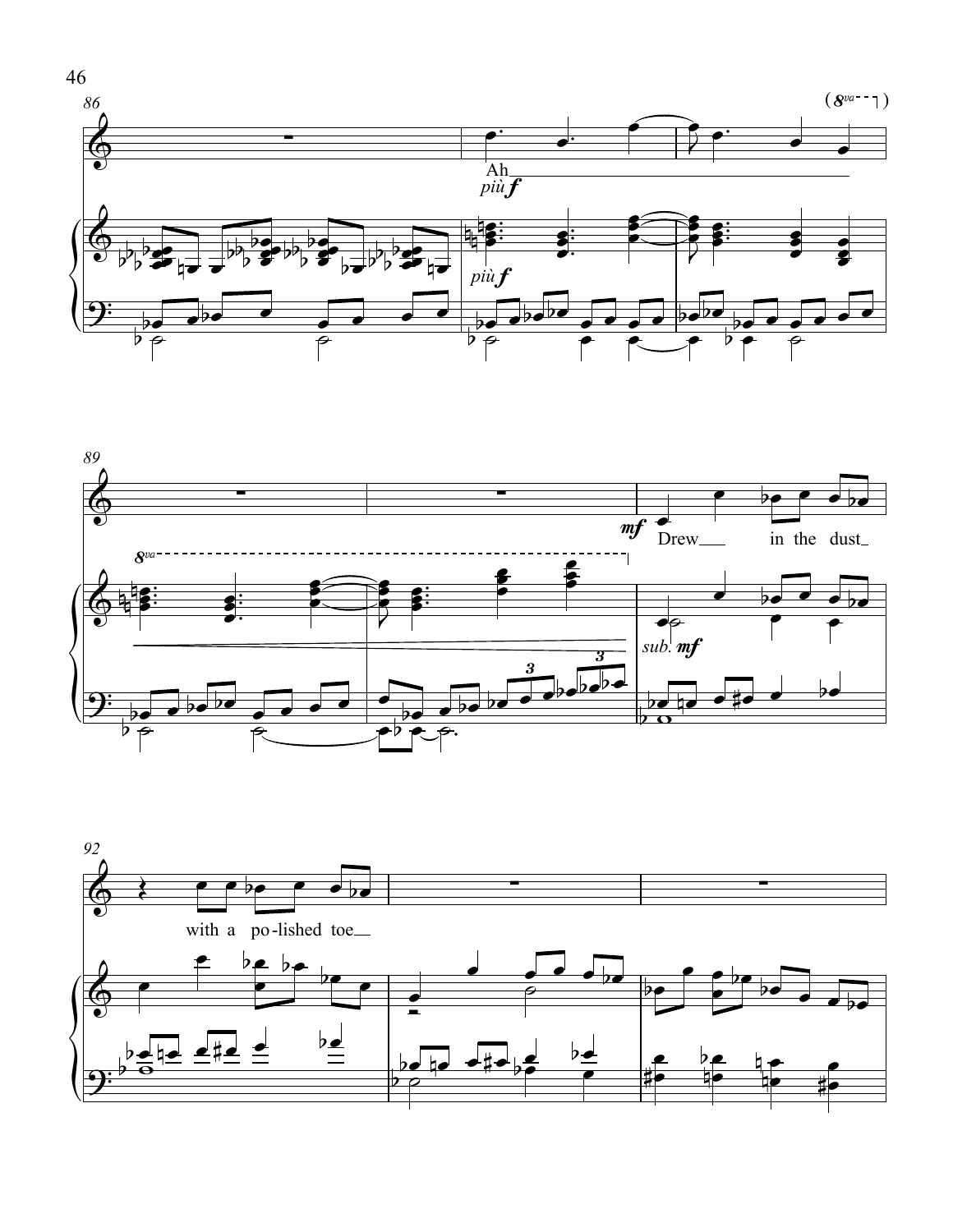

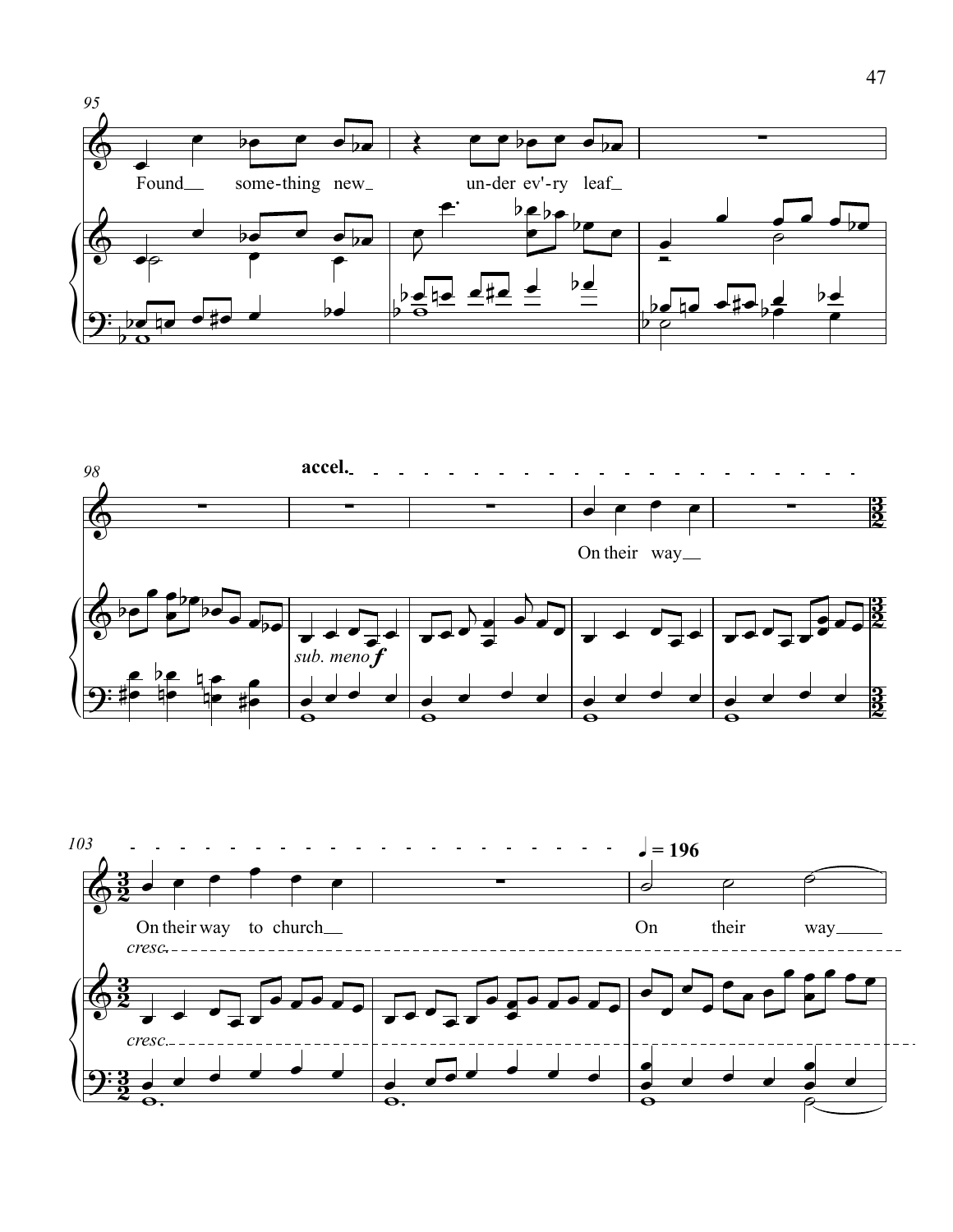



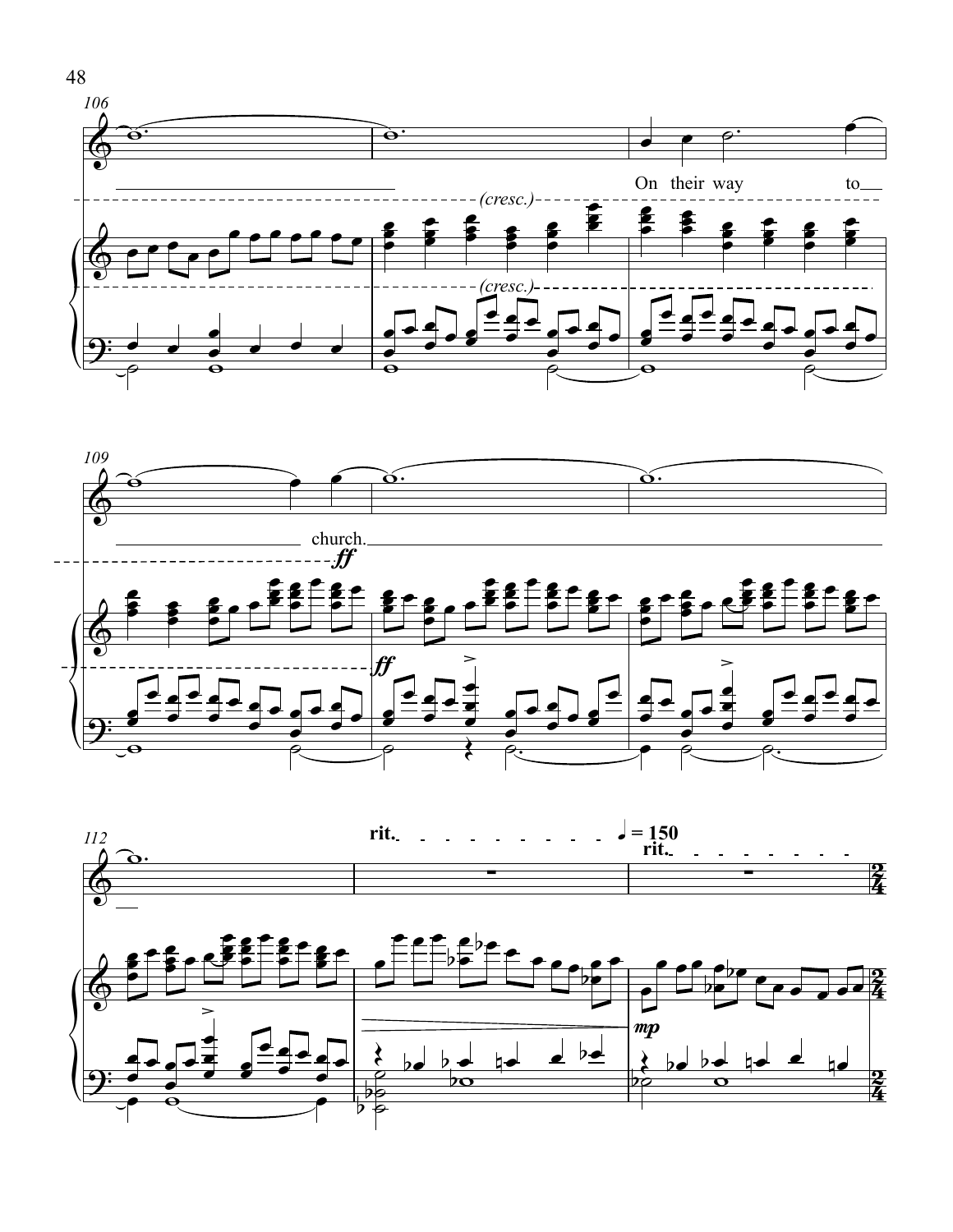



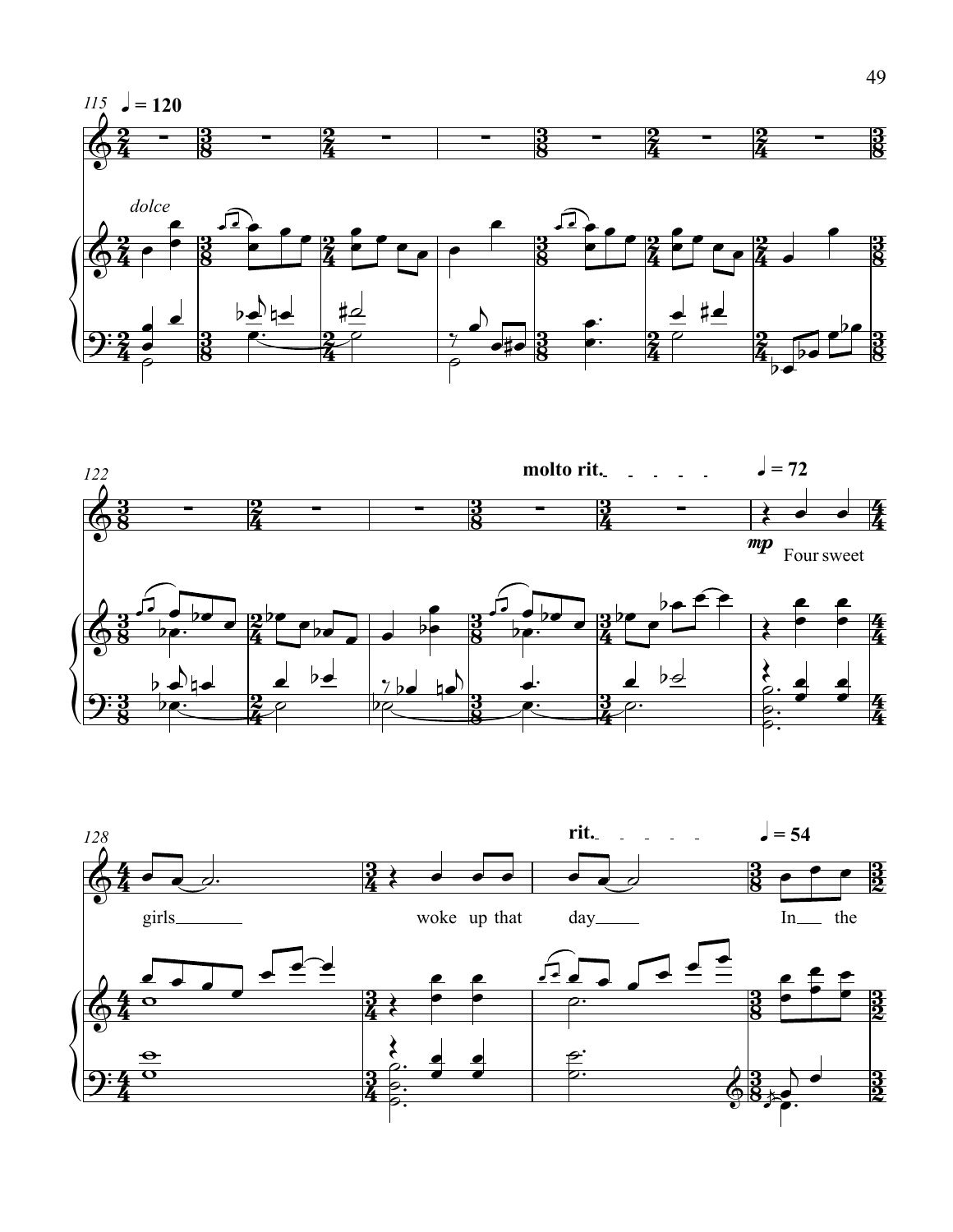





Led. \*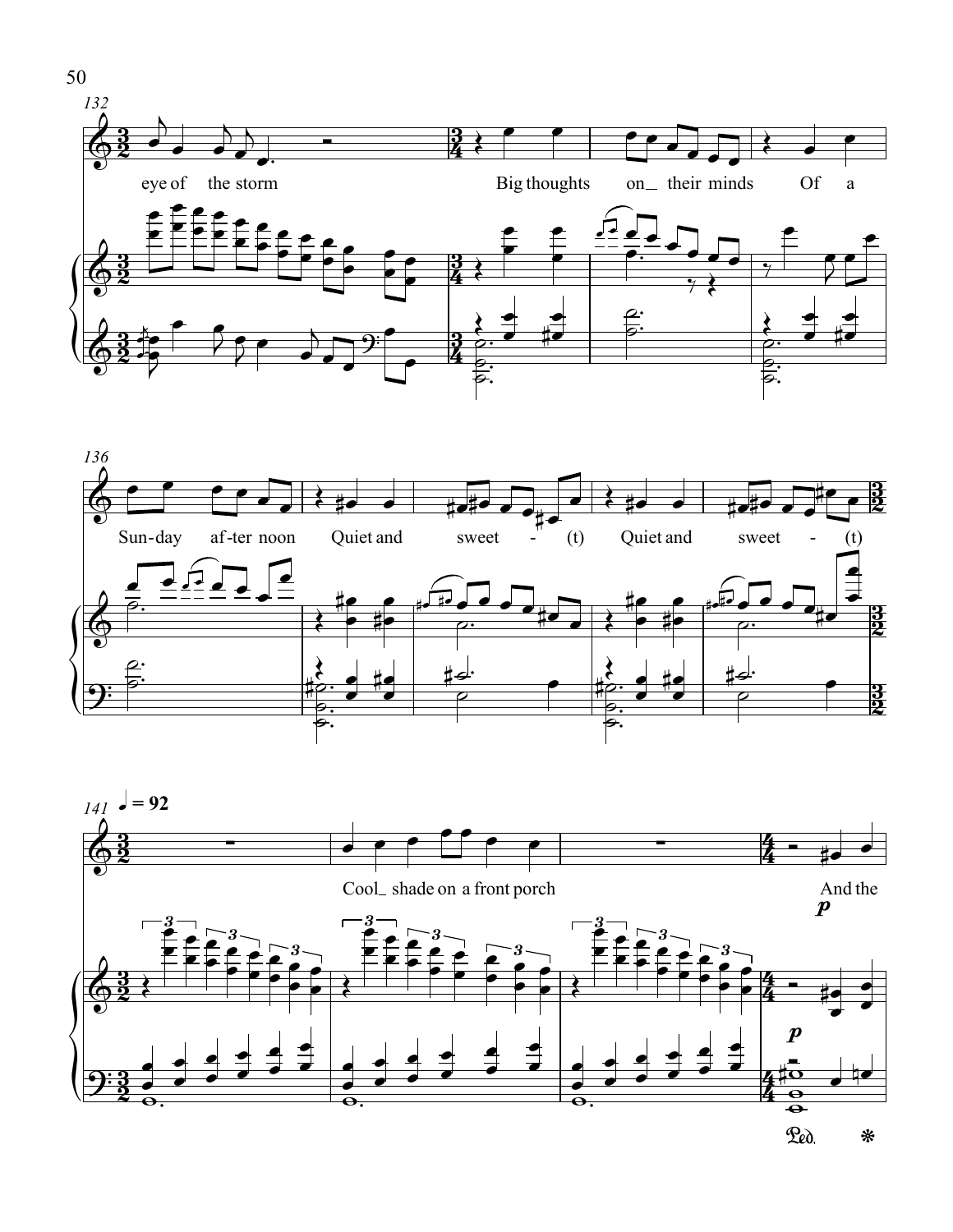



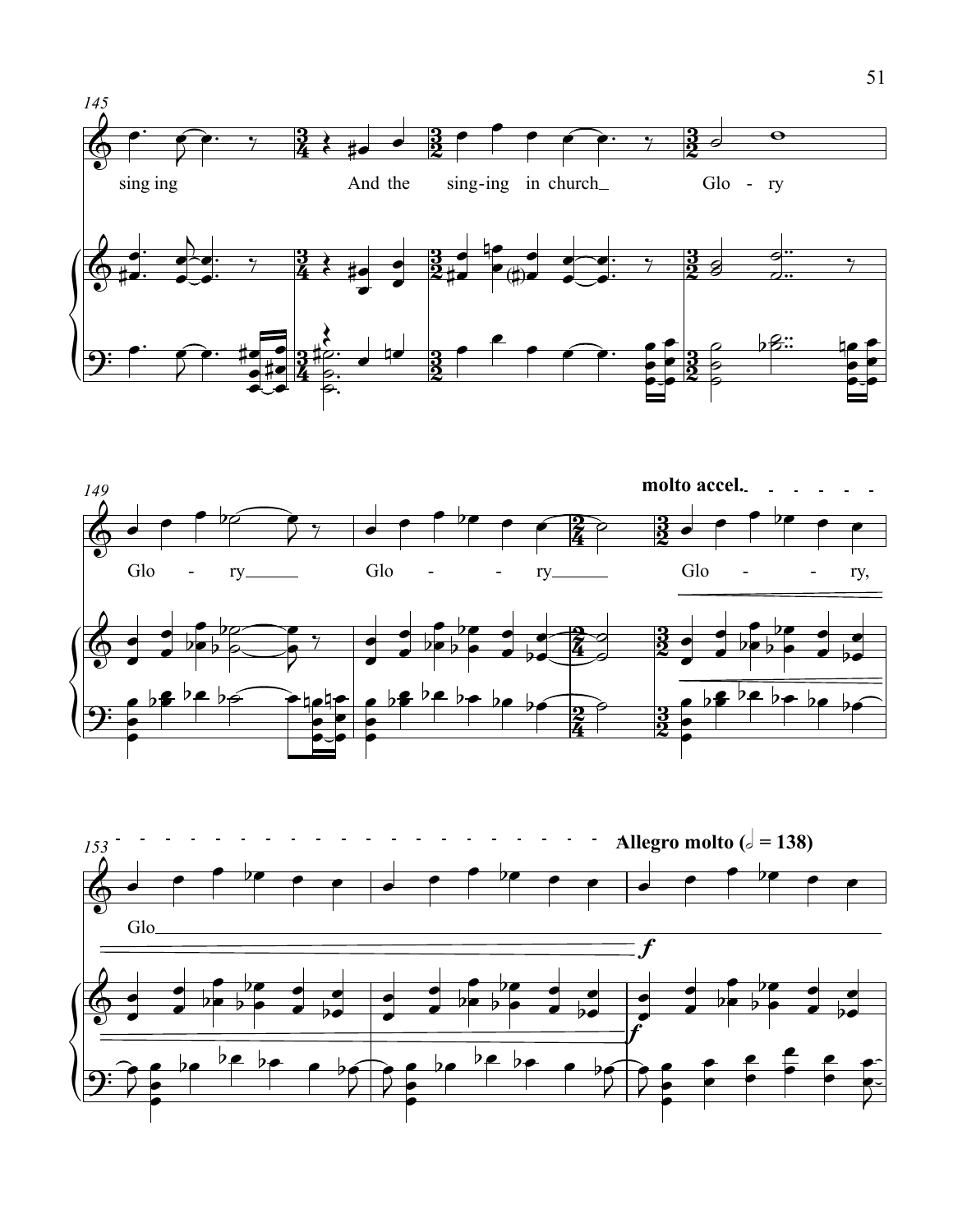



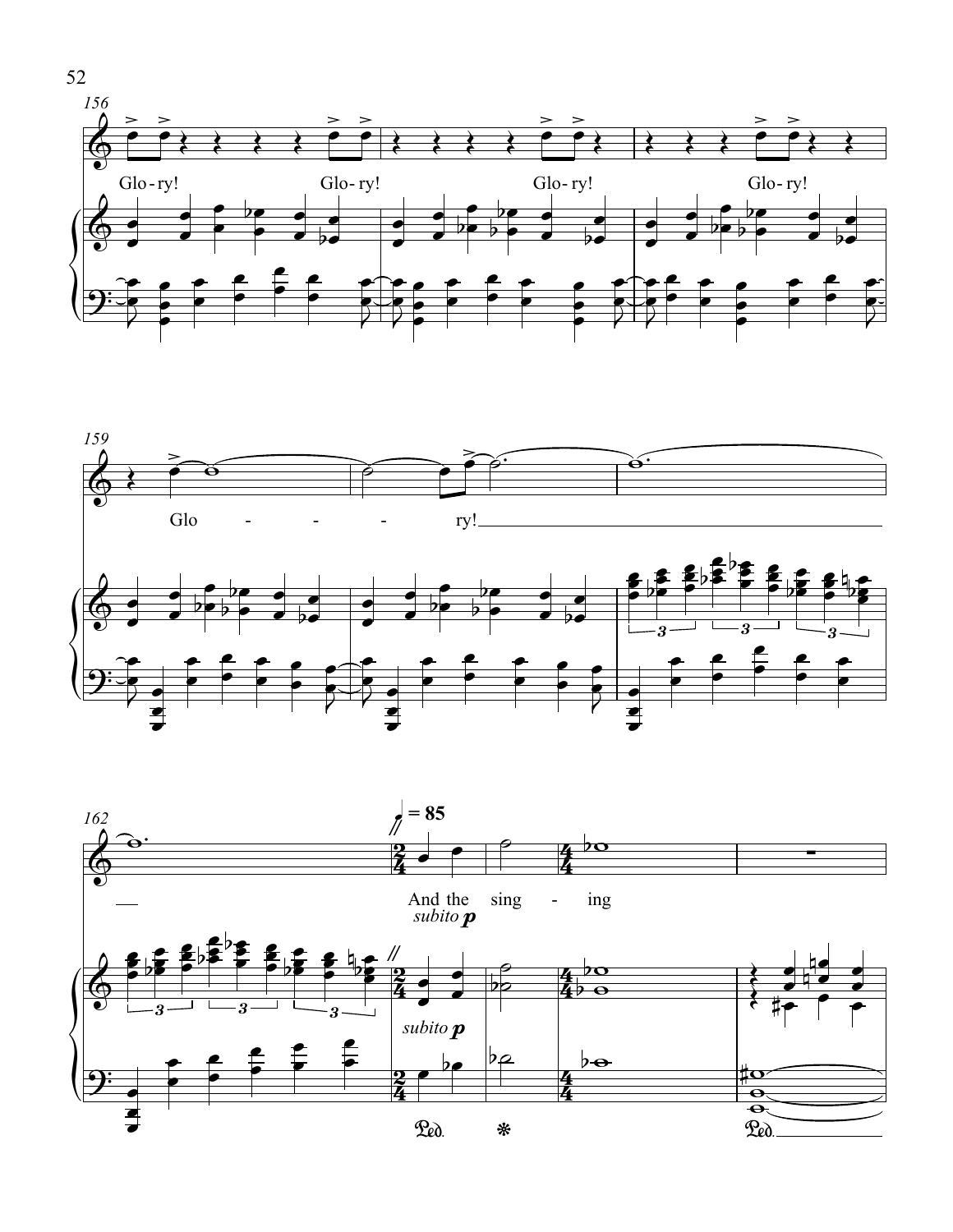





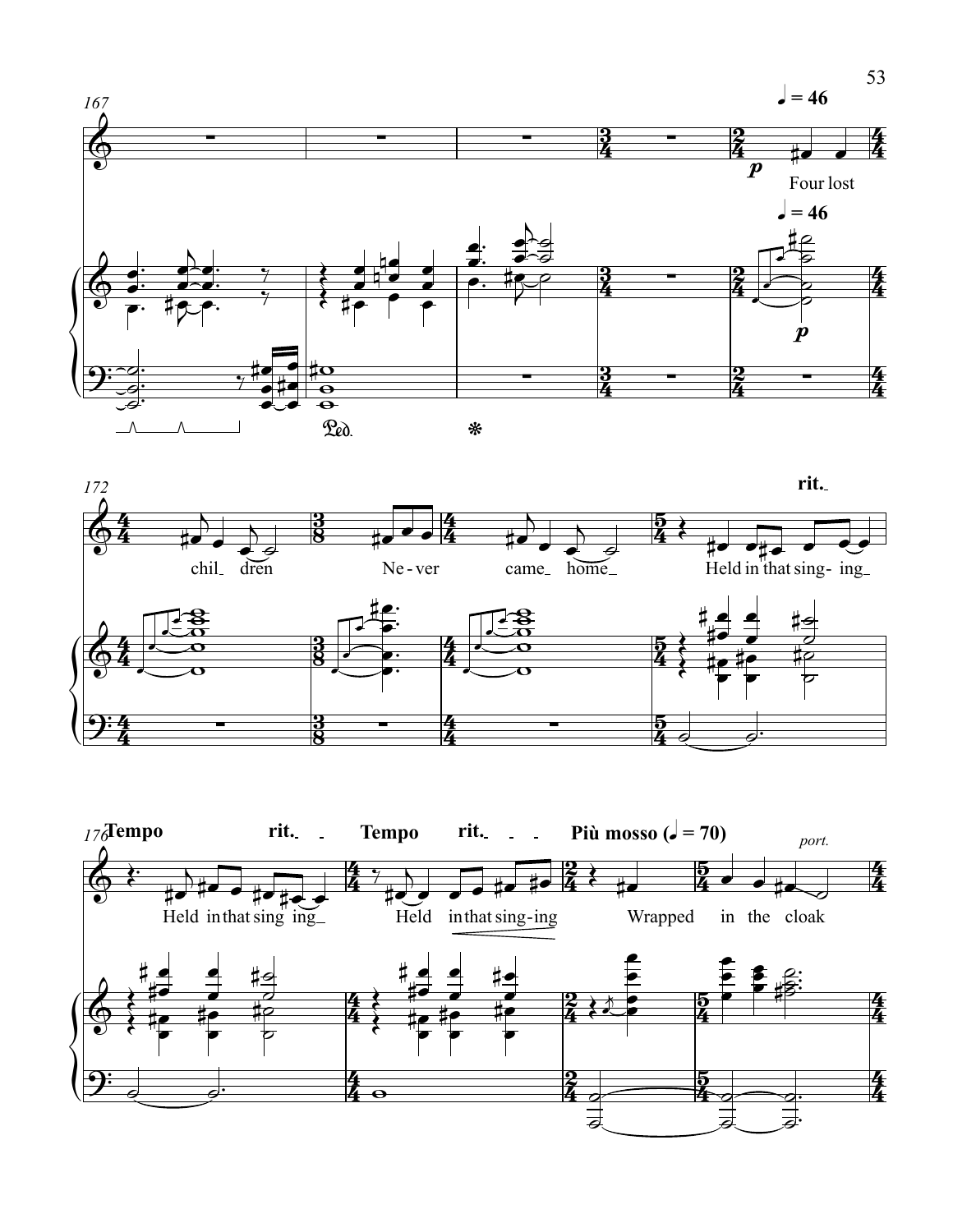